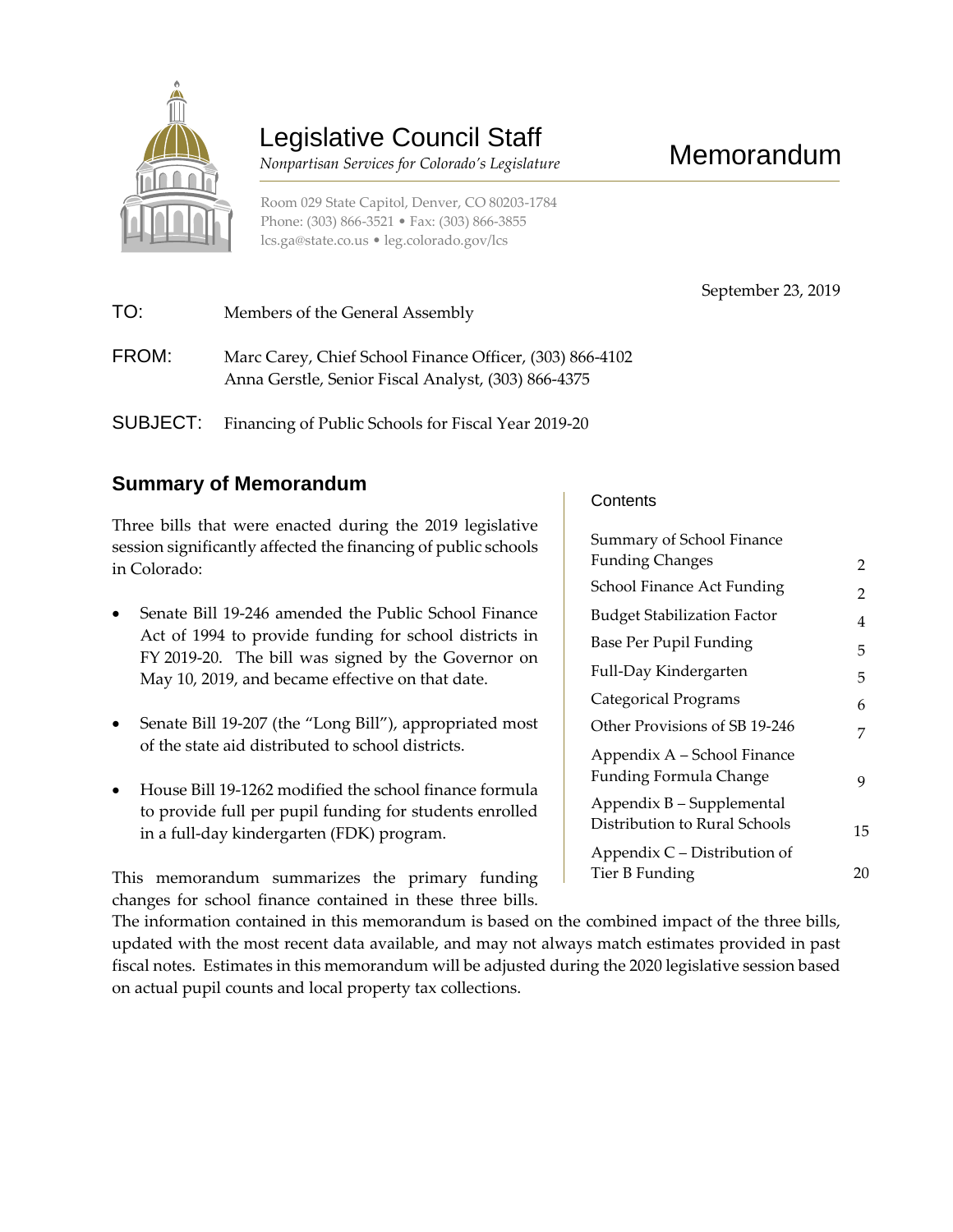#### **Summary of School Finance Funding Changes**

**School Finance Act.** The School Finance Act is expected to provide \$7.6 billion in total program funding to school districts in FY 2019-20, including the changes made to the school finance formula to fully fund full-day kindergarten students. The state provides about 61 percent of this amount, or \$4.6 billion, while local property and specific ownership taxes are projected to provide about \$3.0 billion. Appendix A shows year-over-year funding changes for all school districts in the state.

**Change from FY 2018-19.** School district funding is expected to increase 6.8 percent, or \$515.9 million, in FY 2019-20 compared with the prior year. The increased funding will come from a \$367.2 million increase in school district property and specific ownership taxes and a \$148.7 million increase in state funding for school finance.

**Base per pupil funding.** Senate Bill 19-246 established the base per pupil funding amount at \$6,952, which reflects a 2.7 percent inflation rate increase, as required by Amendment 23.

**Full-day kindergarten.** Funding students enrolled in FDK programs at 1.0 FTE instead of 0.58 FTE is expected to increase the funded pupil count by 22,369 and state expenditures for school finance by \$182.9 million in FY 2019-20.

**Statewide average per pupil funding**. In FY 2019-20, the statewide average per pupil funding will increase from \$8,123 to \$8,477, an increase of 4.2 percent, or \$354.

**Additional changes.** Senate Bill 19-246 contains the following additional changes:

- provides \$20.0 million in supplemental funding to be distributed to eligible large rural and small rural school districts on a per-pupil basis in FY 2019-20, outside the funding formula;
- provides \$22.0 million for Tier B special education funding, to be distributed on a per-pupil basis to administrative units;
- changes the allocation of English language learning (ELL) professional development and student support funding to align with the allocation of English language proficiency funds, a change that does not require additional funding, nor does it change the funding distribution; and
- establishes the physical education instruction pilot program and the Ninth Grade Success Grant Program in the Colorado Department of Education (CDE).

#### **School Finance Act Funding**

The Public School Finance Act of 1994 is the mechanism through which school districts receive state aid and local funds for operating purposes. In FY 2019-20, the act is expected to provide \$7.6 billion to school districts. The state is expected to provide about \$4.6 billion (61 percent), while the local revenue sources provide \$3.0 billion (39 percent). Figure 1 shows the relative shares for state and local funding with Senate Bill 19-246, Senate Bill 19-207, and House Bill 19-1262.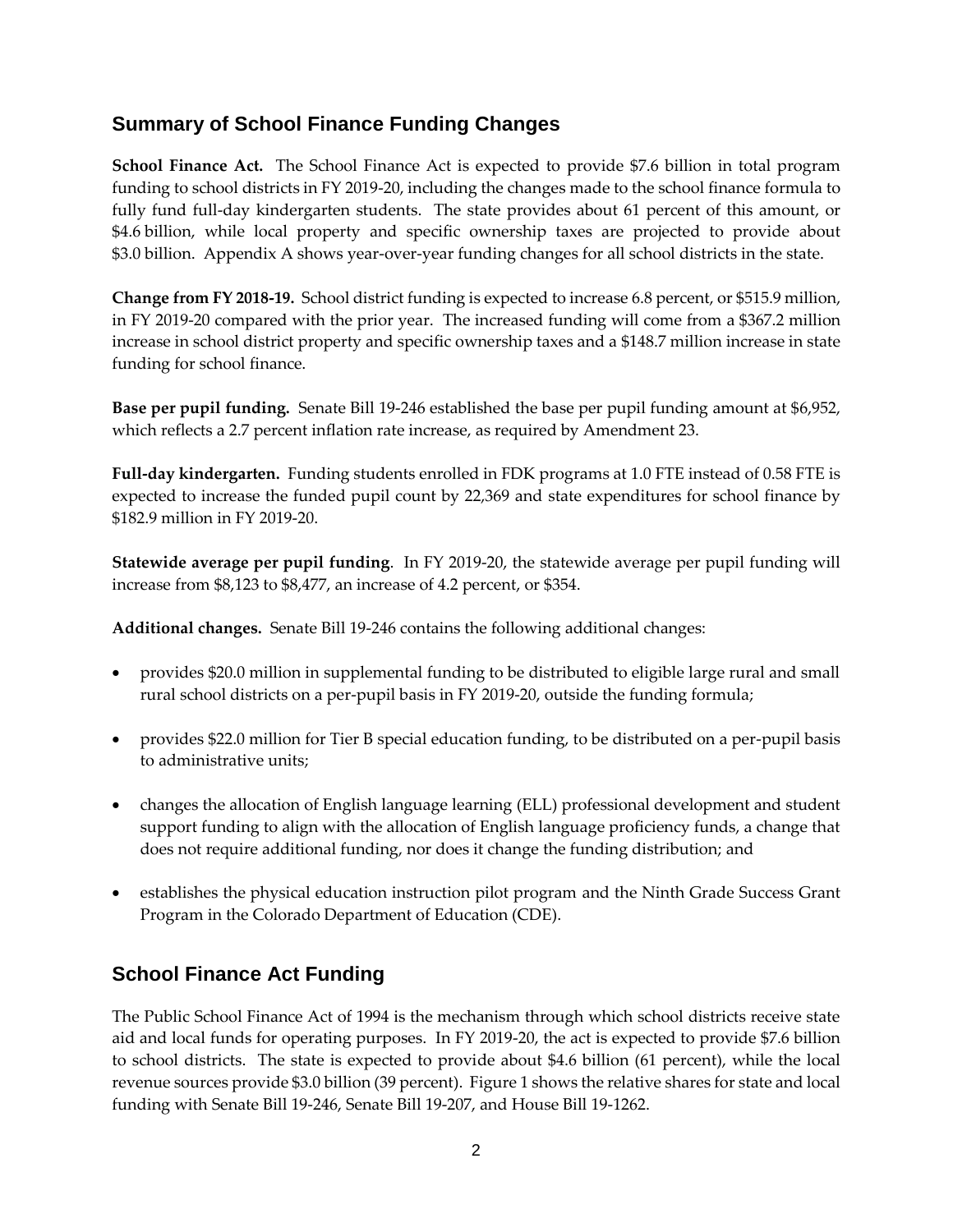**Figure 1 State and Local Shares of School Finance, FY 2019-20**



*Source: Legislative Council Staff*

**Residential assessment rate.** The local share estimate reflects a residential assessment rate of 7.15 percent for 2019 and 2020, as established by Senate Bill 19-255. The Gallagher Amendment to the Colorado Constitution requires that the proportion of taxable value for residential and nonresidential property remain constant between each reassessment cycle. The vehicle for achieving this is an adjustment of the residential assessment rate. Based on estimated 2019 property values, a reduction in the residential assessment rate from 7.2 to 7.15 percent was necessary to maintain this proportional relationship.



*Source: Joint Budget Committee Staff and Legislative Council Staff*

**Sources of state funding.** The General Assembly appropriates money for the state share of school finance from three funds: the General Fund, the State Education Fund, and the State Public Education Fund. Figure 2 illustrates the relative contributions from the three funds

*General Fund.* The General Fund is the primary source for revenue for state aid to schools, accounting for 90 percent of state aid, or \$4.2 million, in FY 2019-20.

*State Education Fund.* The State Education Fund provides the next largest share at 8.5 percent, or \$393.6 million. This fund was created by Amendment 23 and receives a portion of state income tax. Money in the fund can only be spent for certain educational purposes specified in the state constitution.

*State Public School Fund.* The State Public School Fund provides the remaining 1.5 percent, or \$68.8 million. This fund consists of interest earned by the Public School Fund and federal mineral leasing revenue that are dedicated by state law for public education.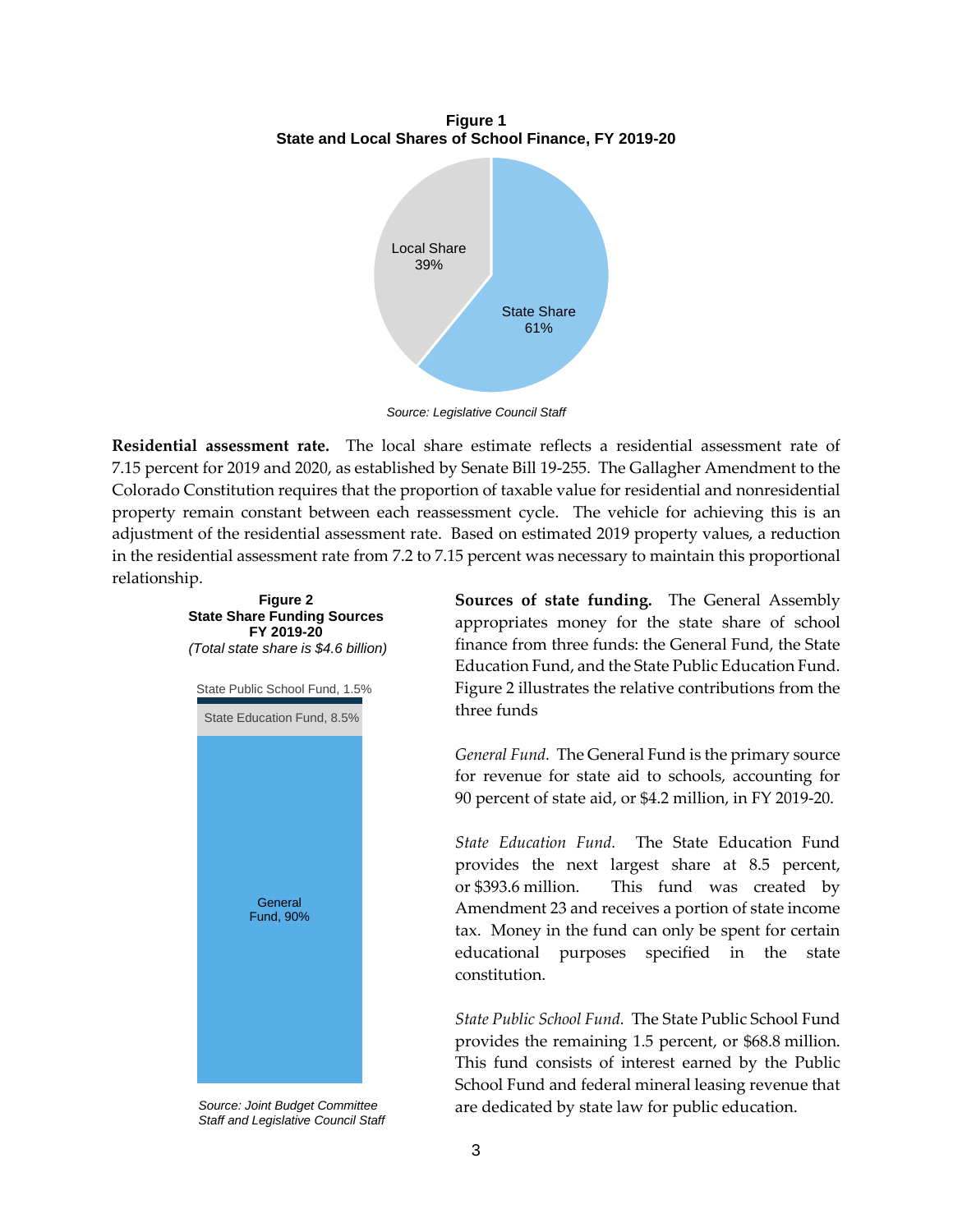#### **Budget Stabilization Factor**

The school finance act includes a budget stabilization factor that reduces the amount of state aid allocated to school districts based on the available state revenue and other budget priorities set by the General Assembly. The budget stabilization factor reduces total program funding by a specific percentage; for FY 2019-20, it is set to reduce each school district's total program funding by 7.1 percent, which amounts to an overall reduction in state aid of \$572 million; the local share is not impacted. Without the budget stabilization factor, school finance funding would have been about \$8.2 billion.

For FY 2019-20, the budget stabilization factor was decreased by \$100 million compared to FY 2018-19. Figure 3 illustrates the level of total program funding and the budget stabilization factor for all school districts since it was implemented in FY 2009-10.





*Source: Legislative Council Staff.*

The budget stabilization factor is generally the product of two separate policy decisions by the General Assembly. First, the Long Bill requires that the budget stabilization factor be established to determine an initial appropriation for state aid under the school finance act. The final budget stabilization factor is then set in the school finance bill, which adjusts the appropriation for state aid accordingly.

Under provisions of Senate Bill 19-246, the value of the budget stabilization factor in FY 2020-21 cannot exceed the FY 2019-20 level of \$572 million. This is expected to increase overall funding by \$155 million, and raise per pupil funding by \$163, as a result of required inflationary increases and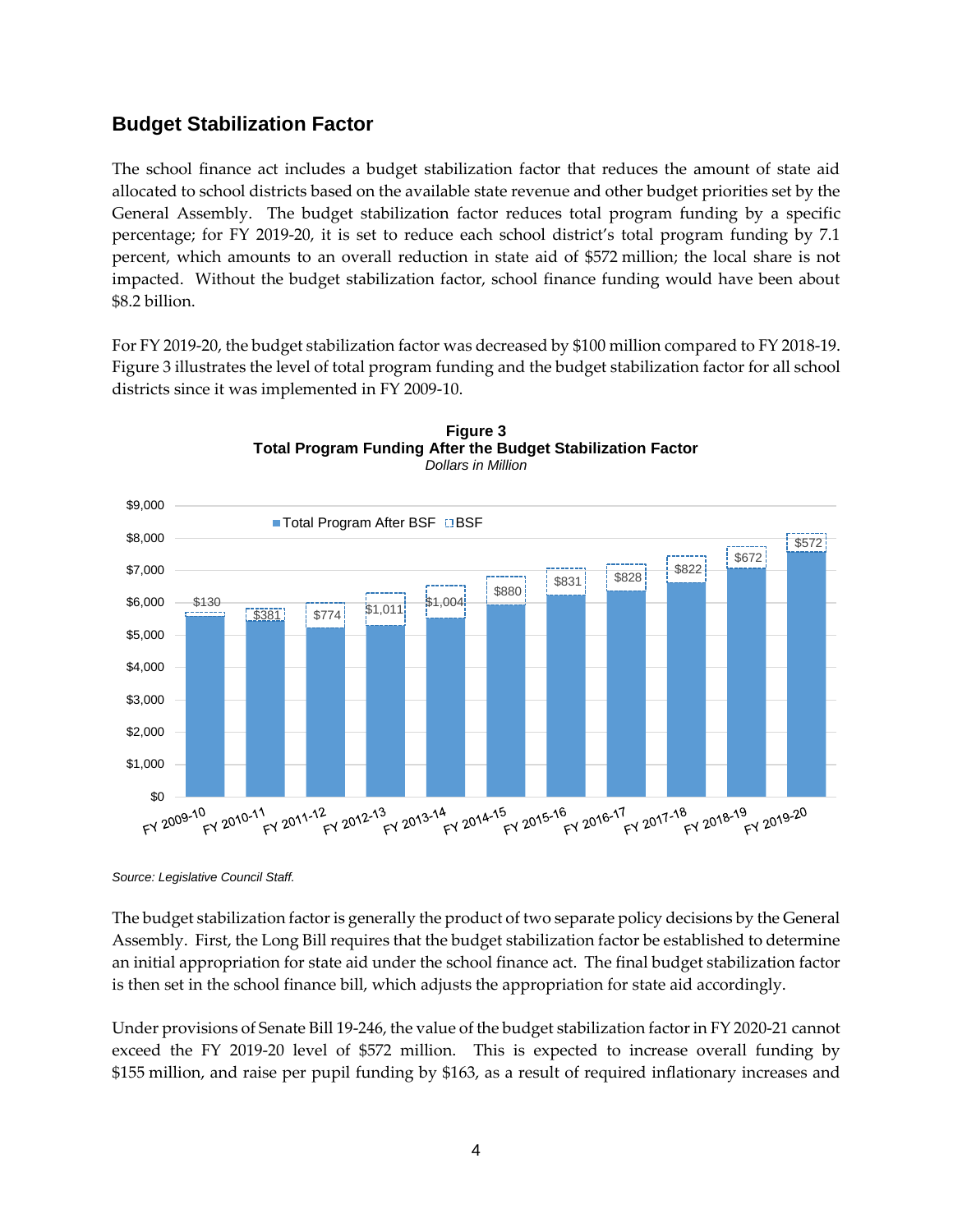projected enrollment growth. These changes will be reflected in the 2020 Long Bill, but the General Assembly may adjust this amount up or down in the 2020 school finance bill or other legislation.

**Example of budget stabilization factor application.** Calculation of funding for an individual school district begins with the district's total program funding level as determined by the statutory school finance formula. The budget stabilization factor is then applied to implement a specific percentage reduction in funding. Table 1 illustrates how the budget stabilization factor reduces funding for two school districts in FY 2019-20. The budget stabilization factor reduces funding for the Greeley and Hinsdale school districts by 7.1 percent, which decreases state aid for Greeley by \$14.2 million and Hinsdale by \$116,938. The local share is unaffected by the budget stabilization factor.

|                 | <b>Example of Budget Stabilization Factor Applications</b> |                    |                |                      |                    |  |  |  |  |  |  |  |
|-----------------|------------------------------------------------------------|--------------------|----------------|----------------------|--------------------|--|--|--|--|--|--|--|
| <b>School</b>   | <b>Before BSF</b>                                          |                    | <b>BSF</b>     | <b>After BSF</b>     |                    |  |  |  |  |  |  |  |
| <b>District</b> | <b>Total Program</b>                                       | <b>State Share</b> | $(7.1\%)$      | <b>Total Program</b> | <b>State Share</b> |  |  |  |  |  |  |  |
| Greeley         | \$201,888,987                                              | \$127,890,634      | (\$14,242,782) | \$187,646,205        | \$113,647,852      |  |  |  |  |  |  |  |
| Hinsdale        | \$1,657,571                                                | \$570,574          | (\$116.938)    | \$1,540,634          | \$453,636          |  |  |  |  |  |  |  |
| $\sim$          | $\cdots$<br>$\sim$                                         |                    |                |                      |                    |  |  |  |  |  |  |  |

**Table 1**

*Source: Legislative Council Staff.*

For some districts with limited state aid, the budget stabilization factor percent reduction may be less than 7.1 percent. Cripple Creek, Fort Lupton, Pawnee, Platte Valley, and Prairie are the only districts in this situation in FY 2019-20.

### **Base Per Pupil Funding**

Amendment 23 requires the General Assembly to increase the statewide base per pupil funding amount by at least inflation for FY 2019-20. Inflation for calendar year 2018 was 2.7 percent, and Senate Bill 19-246 increased the statewide base by this amount, from \$6,769 in FY 2018-19 to \$6,952 in FY 2019-20. The statewide base is the dollar amount to which each district's size, cost of living, and personnel costs factors is applied, in order to determine per pupil funding.

An increase in the statewide base also triggers an increase in per pupil funding provided to districts for students enrolled in online or extended high school. These amounts increase by the same percentage as the statewide base, or 2.7 percent, in FY 2019-20. As a result, online and extended high school per pupil funding increased from \$8,162 in FY 2018-19 to \$8,382 in FY 2019-20. After the application of the budget stabilization factor, this per pupil funding amount will be \$7,791 in FY 2019-20.

#### **Full-Day Kindergarten**

With the adoption of House Bill 19-1262, the school finance formula will fully fund full-day kindergarten educational programs. Students enrolled in FDK programs will be funded at the same amount (1.0 FTE) as students enrolled full-time in other grades. Students enrolled in half-day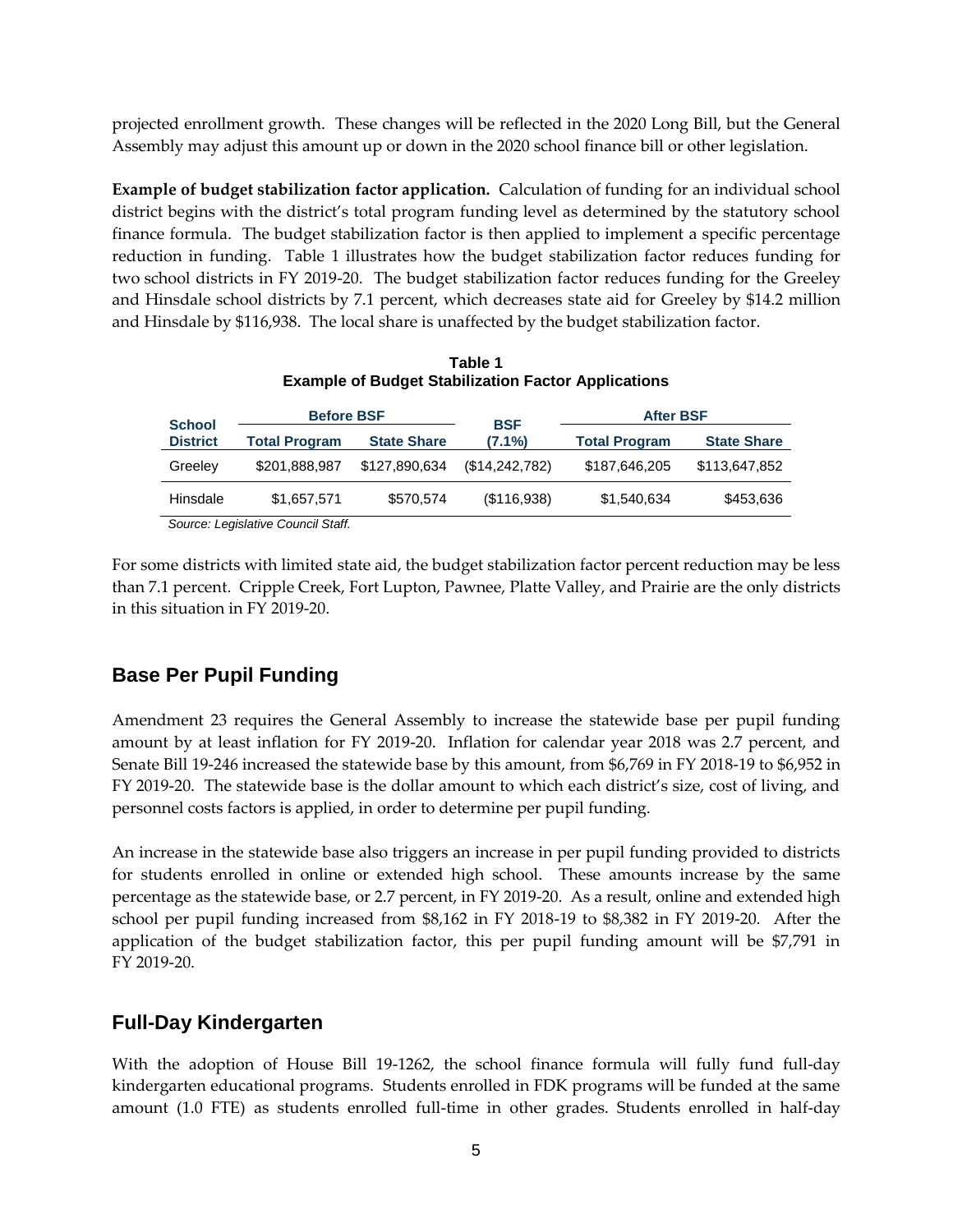kindergarten programs will continue to be funded as a half-day student (0.5 FTE), plus the existing amount of supplemental kindergarten funding (0.08 FTE), for a total of 0.58 FTE.

By funding kindergarten students enrolled in FDK programs at 1.0 FTE, House Bill 19-1262 increased the statewide funded pupil count. The actual increase in pupils and associated funding will depend on the utilization of FDK programs. In FY 2018-19, about 81 percent of kindergarten students were enrolled in FDK. Table 2 presents estimated increases in funded pupil count for four potential utilization rates.

| <b>Utilization Rate</b>           | <b>Increase in Funded Pupil Count</b> |
|-----------------------------------|---------------------------------------|
| 100%                              | 25,896                                |
| 95%                               | 24.702                                |
| 90%                               | 23,508                                |
| 85%                               | 22,369                                |
| Source: Legislative Council Staff |                                       |

#### **Table 2 Utilization Scenarios Under HB 19-1262**

Assuming an 85 percent utilization rate in FY 2019-20, state aid for school finance is expected to increase by about \$182.9 million, and the local share will increase by approximately \$7.4 million. The funded pupil count and associated funding for school finance will be adjusted during the 2020 legislative session to reflect actual October pupil counts.

#### **Categorical Programs**

Categorical programs provide funding for specific educational purposes. Amendment 23 defines certain programs, including special education and pupil transportation, among others, as categorical programs and requires that state funding for these programs in the aggregate increase by at least inflation in FY 2019-20. Generally, funding for categorical programs is contained in the Long Bill, and substantive changes to the administration and financing of categorical programs is contained in other legislation.

Table 3 shows the FY 2019-20 state appropriation for categorical programs. The special education appropriation reflects the required inflationary increase, as well as the additional \$22 million in Tier B special education funding that was included in Senate Bill 19-246. Note that some of these programs, such as special education and English language proficiency, receive federal funds in addition to the amounts shown in Table 3.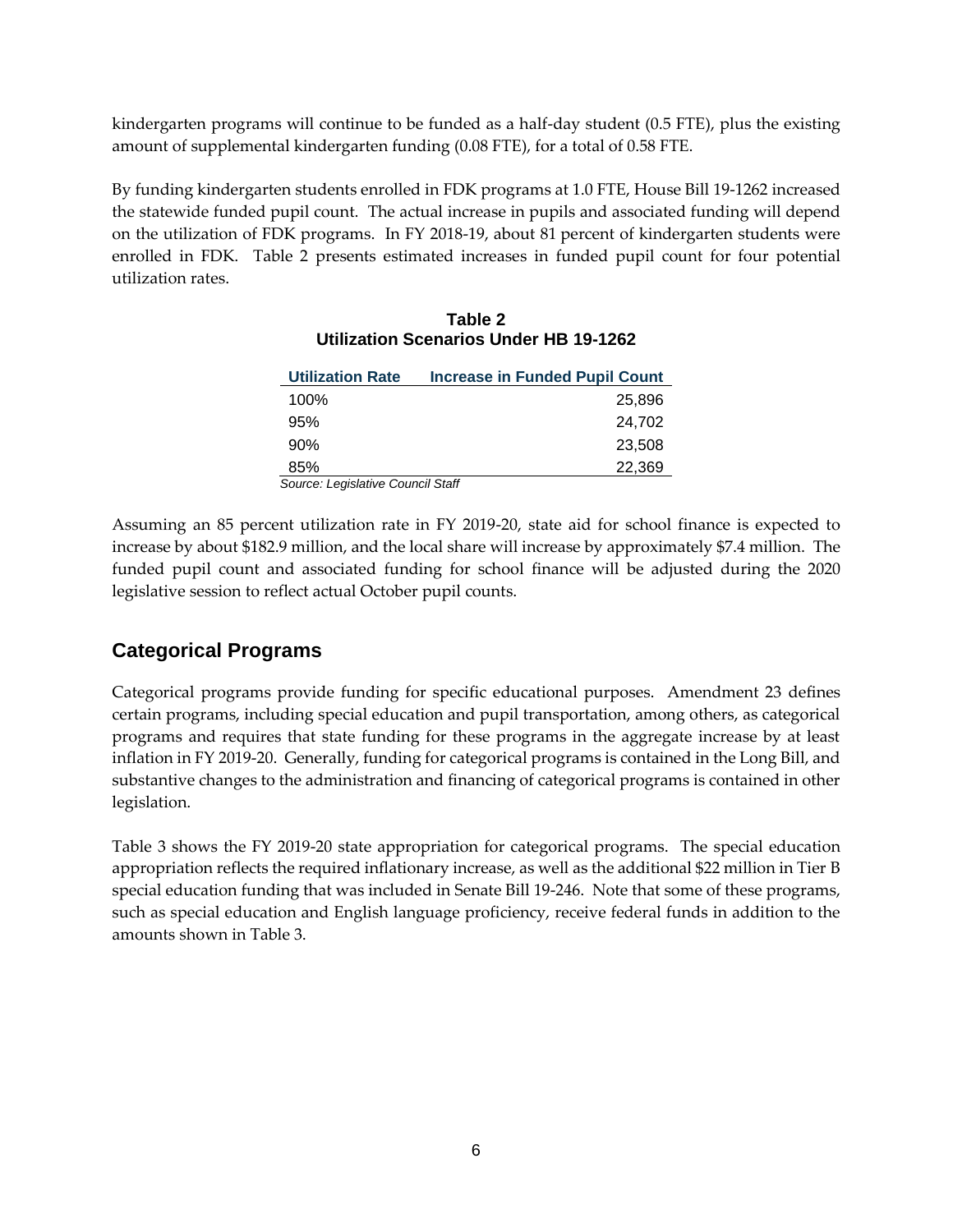| <b>Categorical Program</b>            | FY 2018-19<br><b>Appropriation</b> | FY 2019-20<br><b>Appropriation</b> | <b>Change from</b><br><b>Prior Year</b> | <b>Percent</b><br>Change |
|---------------------------------------|------------------------------------|------------------------------------|-----------------------------------------|--------------------------|
| Special Education                     | \$176.1 million                    | \$202.7 million                    | \$26.6 million                          | 15.1%                    |
| English Language Proficiency          | \$21.6 million                     | \$23.0 million                     | \$1.4 million                           | 6.4%                     |
| Transportation                        | \$59.1 million                     | \$60.5 million                     | \$1.4 million                           | 2.3%                     |
| Gifted and Talented                   | $$12.5$ million                    | \$27.2 million                     | \$0.2 million                           | 1.4%                     |
| <b>Small Attendance Centers</b>       | \$1.1 million                      | \$1.3 million                      | \$0.2 million                           | 22.1%                    |
| Expelled and At-Risk Student Services | \$9.5 million                      | \$9.5 million                      | \$0                                     | 0.0%                     |
| <b>Vocational Education</b>           | \$26.7 million                     | \$27.2 million                     | \$0.6 million                           | 2.1%                     |
| Comprehensive Health Education        | \$1.1 million                      | \$1.1 million                      | \$0                                     | $0.0\%$                  |
| Total                                 | \$307.7 million                    | \$316.1 million                    | \$30.3 million                          | 9.85%                    |

#### **Table 3 Appropriations for Categorical Programs**

*Source: FY 2019-20 Appropriations Report, Joint Budget Committee Staff.*

**Tier B special education funding.** Categorical funding for special education is distributed first to Tier A (\$1,250 per student), ChildFind (identification of young children with disabilities), and high cost programs (reimbursement of high cost special education services); the remaining funds are distributed on a per pupil basis to administrative units for students with specific, identified disabilities. These distributions are known as Tier B and may not exceed \$6,000 per student. In FY 2019-20, \$64.5 million will be distributed in Tier B funds, an increase of \$22.0 million from FY 2018-19. It is expected that 23,128 students will be eligible for funding, resulting in \$2,789 per student, an increase of \$951 per pupil. Appendix C estimates the district-by-district distributions.

#### **Other Provisions of Senate Bill 19-246**

**Supplemental assistance to rural schools.** Senate Bill 19-246 distributed \$20 million to qualifying rural school districts on a one-time basis in FY 2019-20. The money is distributed outside the formula, on a per pupil basis, using the FY 2018-19 funded pupil count. To qualify, districts must be classified as rural or small rural by CDE and have a funded pupil count of less than 6,500. The bill specifies that 55 percent of the funding is to be allocated to large rural districts (funded pupil count between 1,000 and 6,500) and 45 percent is to be allocated to small rural districts (funded pupil count less than or equal to 1,000).

Currently, 147 districts with a total funded pupil count of 136,624 are classified as rural and have fewer than 6,500 students. Of these, 40 large rural districts have a funded pupil count of 100,134, implying a per pupil payment of about \$110, while 107 small rural districts have a funded pupil count of 36,490, implying a per pupil payment of about \$247. Appendix B lists the funded pupil count and distribution of payments to qualified districts on a district-by-district basis. Large rural districts are denoted as rural in the appendix. District funded pupil counts include totals for state Charter School Institute schools located within the district.

**English language learner funding distribution.** The bill changed the allocation of ELL professional development and student support funding between non- and limited- English proficient students and newly designated fluent students.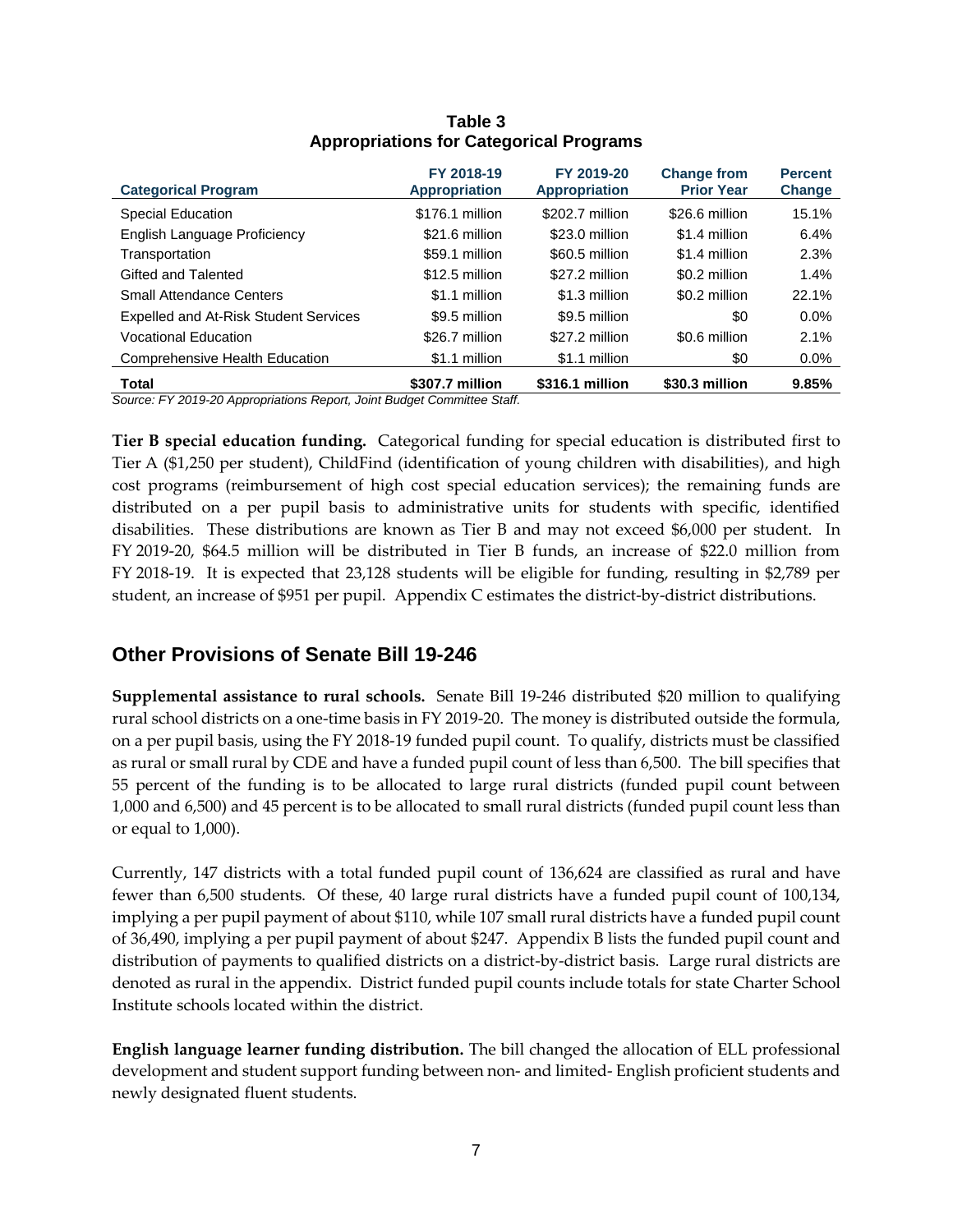Under current law, CDE distributes funding to districts for English language learning professional development and student support on a per pupil basis. Seventy-five percent is distributed based on students who are either non-English proficient or have limited English proficiency. Twenty-five percent is distributed based on students who are monitored after being designated as fluent in English. The bill changed the distribution method by allocating the funding proportionately, based on the number of students who have no or limited English proficiency and the number who have been designated as fluent, but require continued monitoring. This change aligned the allocation method with the way that English language proficiency funds are distributed and did not change the amount of funding distributed, or districts were expected to receive in FY 2019-20 or FY 2020-21.

**Ninth Grade Success Grant Program.** The bill created the Ninth Grade Success Grant Program in CDE to provide grants to local education providers to implement programs aimed at helping ninth graders adapt and progress throughout the four years of high school. Program components may include establishing a cross-disciplinary success team of ninth grade teachers and staff, prioritizing services for students who are at risk of academic failure, providing instructional support, and implementing a data system to provide access to student behavior, attendance, and grades. Grantees must provide local matching funds in order to qualify. The bill provided \$800,000 from the General Fund for program funding.

**Physical education grant program.** The bill created the Health and Wellness through Comprehensive Physical Education Instruction Pilot Program in CDE to award three-year grants to schools or districts to implement a comprehensive program of physical education instruction. At least 30 percent of grants must be awarded to schools or districts receiving federal Title I support. The bill established program requirements, application and evaluation procedures, and provided \$1.1 million in Marijuana Tax Cash Fund money for program funding.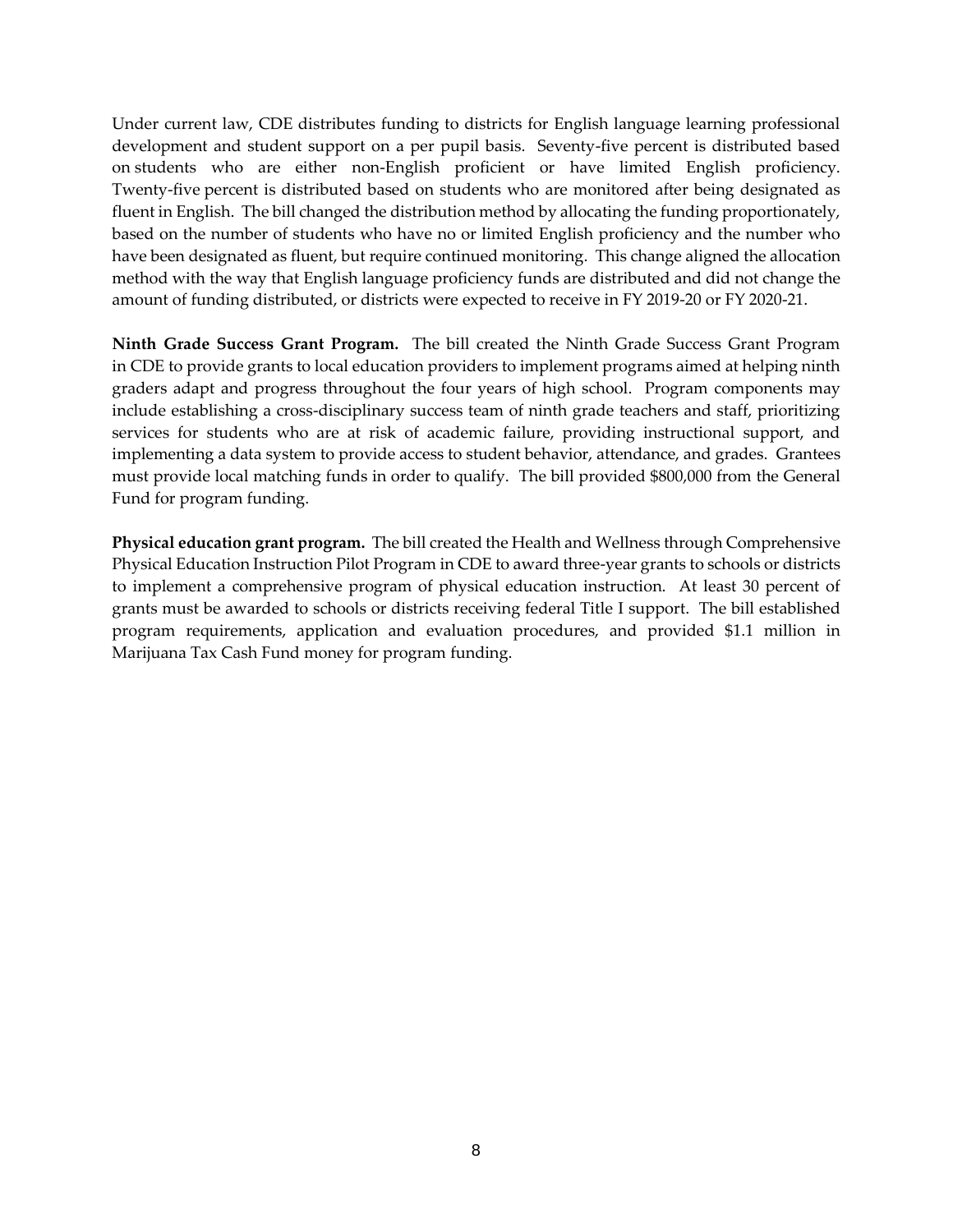|                    |                           |                                     |                                          |                                    |                                     | FY 2019-20 with                          |                                    |                                     |                                          |                                    |  |
|--------------------|---------------------------|-------------------------------------|------------------------------------------|------------------------------------|-------------------------------------|------------------------------------------|------------------------------------|-------------------------------------|------------------------------------------|------------------------------------|--|
|                    |                           |                                     | FY 2018-19                               |                                    |                                     | SB19-246 and HB19-1262                   |                                    | <b>Year-Over-Year Change</b>        |                                          |                                    |  |
| <b>County</b>      | <b>District</b>           | <b>Funded</b><br><b>Pupil Count</b> | <b>Total Program</b><br><b>After BSF</b> | <b>Per Pupil</b><br><b>Funding</b> | <b>Funded</b><br><b>Pupil Count</b> | <b>Total Program</b><br><b>After BSF</b> | <b>Per Pupil</b><br><b>Funding</b> | <b>Funded</b><br><b>Pupil Count</b> | <b>Total Program</b><br><b>After BSF</b> | <b>Per Pupil</b><br><b>Funding</b> |  |
| <b>ADAMS</b>       | <b>MAPLETON</b>           | 8,443                               | \$68,140,299                             | \$8,070                            | 8,682                               | \$73,171,603                             | \$8,428                            | 238.4                               | \$5,031,304                              | \$358                              |  |
| <b>ADAMS</b>       | <b>ADAMS 12 FIVE STAR</b> | 41,888                              | \$332,625,809                            | \$7,941                            | 42,928                              | \$356,142,520                            | \$8,296                            | 1,039.4                             | \$23,516,711                             | \$356                              |  |
| <b>ADAMS</b>       | <b>COMMERCE CITY</b>      | 7,867                               | \$66,370,789                             | \$8,437                            | 7,905                               | \$69,401,387                             | \$8,780                            | 38.1                                | \$3,030,598                              | \$343                              |  |
| <b>ADAMS</b>       | <b>BRIGHTON</b>           | 18,591                              | \$145,787,053                            | \$7,842                            | 19,872                              | \$162,825,878                            | \$8,194                            | 1,280.3                             | \$17,038,825                             | \$352                              |  |
| <b>ADAMS</b>       | <b>BENNETT</b>            | 1,032                               | \$8,690,713                              | \$8,423                            | 1,025                               | \$9,036,116                              | \$8,812                            | (6.4)                               | \$345,402                                | \$389                              |  |
| <b>ADAMS</b>       | <b>STRASBURG</b>          | 977                                 | \$8,209,374                              | \$8,403                            | 1,049                               | \$9,119,244                              | \$8,694                            | 72.0                                | \$909,870                                | \$291                              |  |
| <b>ADAMS</b>       | <b>WESTMINSTER</b>        | 10,394                              | \$86,546,904                             | \$8,326                            | 10,464                              | \$90,990,794                             | \$8,695                            | 70.0                                | \$4,443,890                              | \$369                              |  |
| <b>ALAMOSA</b>     | <b>ALAMOSA</b>            | 2,368                               | \$18,744,374                             | \$7,917                            | 2,460                               | \$20,290,989                             | \$8,249                            | 92.2                                | \$1,546,615                              | \$332                              |  |
| <b>ALAMOSA</b>     | SANGRE DE CRISTO          | 296                                 | \$3,190,694                              | \$10,765                           | 298                                 | \$3,338,688                              | \$11,219                           | 1.2                                 | \$147,994                                | \$454                              |  |
| ARAPAHOE           | <b>ENGLEWOOD</b>          | 2,590                               | \$21,779,181                             | \$8,408                            | 2,617                               | \$22,936,780                             | \$8,766                            | 26.3                                | \$1,157,600                              | \$358                              |  |
| ARAPAHOE           | <b>SHERIDAN</b>           | 1,348                               | \$12,876,056                             | \$9,556                            | 1,355                               | \$13,487,088                             | \$9,957                            | 7.1                                 | \$611,031                                | \$401                              |  |
| ARAPAHOE           | <b>CHERRY CREEK</b>       | 52,870                              | \$427,823,364                            | \$8,092                            | 54,838                              | \$463,605,717                            | \$8,454                            | 1,968.5                             | \$35,782,353                             | \$362                              |  |
| ARAPAHOE           | <b>LITTLETON</b>          | 14,643                              | \$114,530,656                            | \$7,822                            | 14,684                              | \$120,056,764                            | \$8,176                            | 40.8                                | \$5,526,108                              | \$355                              |  |
| <b>ARAPAHOE</b>    | <b>DEER TRAIL</b>         | 180                                 | \$2,591,150                              | \$14,395                           | 186                                 | \$2,757,376                              | \$14,857                           | 5.6                                 | \$166,226                                | \$461                              |  |
| <b>ARAPAHOE</b>    | <b>AURORA</b>             | 39,654                              | \$336,037,488                            | \$8,474                            | 40,355                              | \$356,375,272                            | \$8,831                            | 701.3                               | \$20,337,784                             | \$357                              |  |
| ARAPAHOE           | <b>BYERS</b>              | 2,766                               | \$21,474,455                             | \$7,765                            | 2,800                               | \$22,727,683                             | \$8,118                            | 34.2                                | \$1,253,228                              | \$353                              |  |
| <b>ARCHULETA</b>   | <b>ARCHULETA</b>          | 1,653                               | \$13,568,540                             | \$8,211                            | 1,751                               | \$14,936,727                             | \$8,532                            | 98.2                                | \$1,368,187                              | \$321                              |  |
| <b>BACA</b>        | WALSH                     | 151                                 | \$2,109,961                              | \$14,010                           | 154                                 | \$2,233,646                              | \$14,504                           | 3.4                                 | \$123,685                                | \$494                              |  |
| <b>BACA</b>        | <b>PRITCHETT</b>          | 52                                  | \$865,280                                | \$16,802                           | 53                                  | \$920,425                                | \$17,465                           | 1.2                                 | \$55,145                                 | \$664                              |  |
| <b>BACA</b>        | <b>SPRINGFIELD</b>        | 292                                 | \$3,076,370                              | \$10,546                           | 299                                 | \$3,266,293                              | \$10,939                           | 6.9                                 | \$189,923                                | \$392                              |  |
| <b>BACA</b>        | <b>VILAS</b>              | 50                                  | \$831,576                                | \$16,632                           | 50                                  | \$872,605                                | \$17,452                           |                                     | \$41,029                                 | \$821                              |  |
| <b>BACA</b>        | <b>CAMPO</b>              | 50                                  | \$821,423                                | \$16,428                           | 50                                  | \$859,827                                | \$17,197                           |                                     | \$38,404                                 | \$768                              |  |
| <b>BENT</b>        | <b>LAS ANIMAS</b>         | 2,293                               | \$18,892,297                             | \$8,241                            | 2,500                               | \$21,542,742                             | \$8,618                            | 207.3                               | \$2,650,445                              | \$377                              |  |
| <b>BENT</b>        | <b>MCCLAVE</b>            | 245                                 | \$2,746,131                              | \$11,232                           | 256                                 | \$2,924,695                              | \$11,425                           | 11.5                                | \$178,565                                | \$193                              |  |
| <b>BOULDER</b>     | <b>ST VRAIN</b>           | 30,189                              | \$238,994,148                            | \$7,917                            | 31,024                              | \$256,639,902                            | \$8,272                            | 835.1                               | \$17,645,754                             | \$356                              |  |
| <b>BOULDER</b>     | <b>BOULDER</b>            | 29,794                              | \$240,163,989                            | \$8,061                            | 29,993                              | \$252,734,832                            | \$8,427                            | 198.3                               | \$12,570,843                             | \$366                              |  |
| <b>CHAFFEE</b>     | <b>BUENA VISTA</b>        | 1,003                               | \$8,250,206                              | \$8,230                            | 1,022                               | \$8,748,132                              | \$8,564                            | 19.0                                | \$497,925                                | \$334                              |  |
| <b>CHAFFEE</b>     | <b>SALIDA</b>             | 1,289                               | \$10,310,681                             | \$7,999                            | 1,327                               | \$11,069,802                             | \$8,342                            | 38.0                                | \$759,121                                | \$343                              |  |
| <b>CHEYENNE</b>    | <b>KIT CARSON</b>         | 105                                 | \$1,556,376                              | \$14,823                           | 107                                 | \$1,657,460                              | \$15,490                           | 2.0                                 | \$101,084                                | \$668                              |  |
| <b>CHEYENNE</b>    | <b>CHEYENNE</b>           | 168                                 | \$2,323,523                              | \$13,798                           | 175                                 | \$2,490,658                              | \$14,249                           | 6.4                                 | \$167,136                                | \$451                              |  |
| <b>CLEAR CREEK</b> | <b>CLEAR CREEK</b>        | 766                                 | \$6,691,985                              | \$8,740                            | 756                                 | \$6,912,482                              | \$9,143                            | (9.7)                               | \$220,497                                | \$404                              |  |
| <b>CONEJOS</b>     | NORTH CONEJOS             | 1,038                               | \$8,371,277                              | \$8,066                            | 1,084                               | \$9,111,235                              | \$8,404                            | 46.3                                | \$739,958                                | \$338                              |  |
| <b>CONEJOS</b>     | SANFORD                   | 360                                 | \$3,559,079                              | \$9,892                            | 365                                 | \$3,746,944                              | \$10,257                           | 5.5                                 | \$187,865                                | \$365                              |  |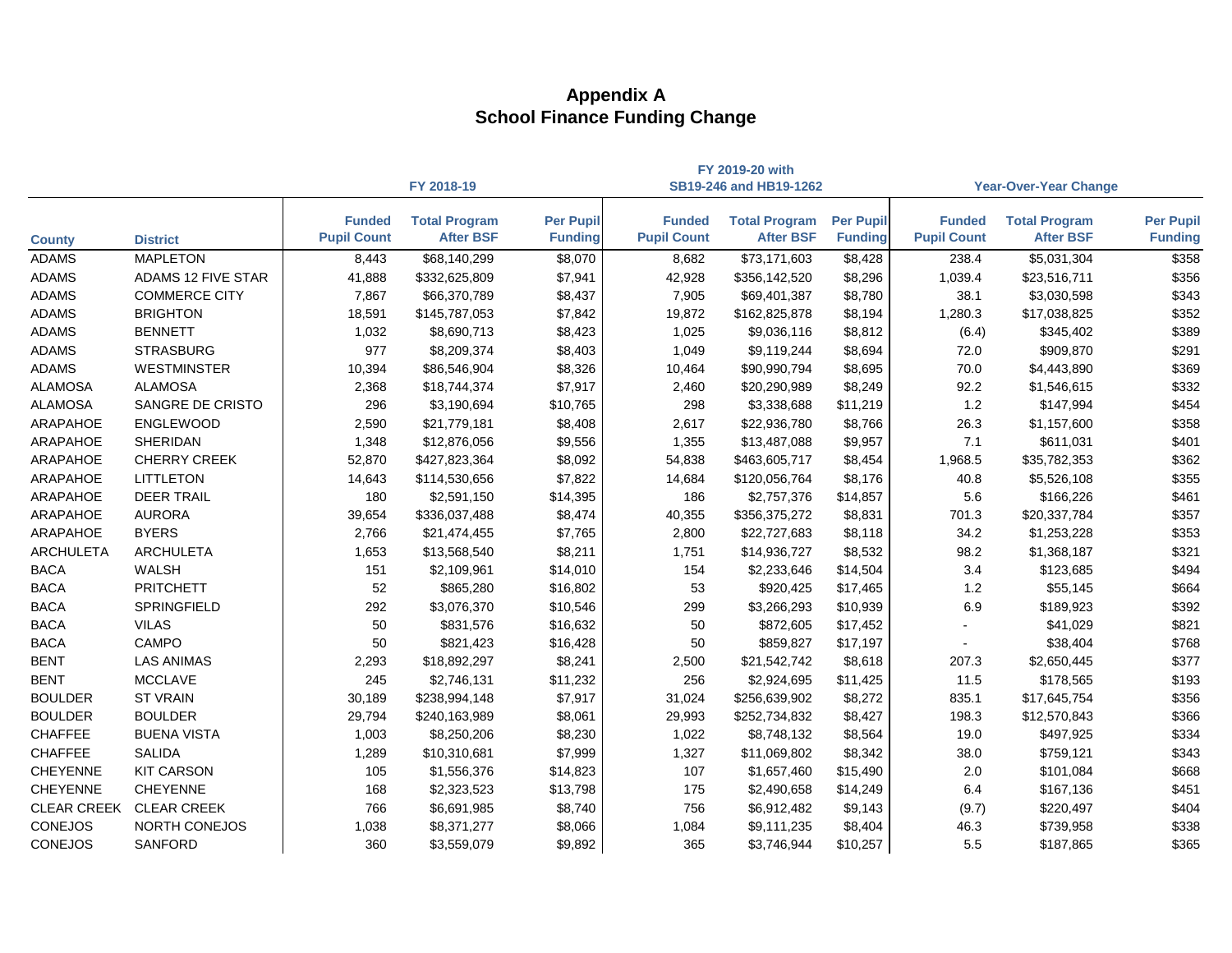|                 |                          |                                     |                                          |                                    |                                     | FY 2019-20 with                          |                                    |                                     |                                          |                                    |
|-----------------|--------------------------|-------------------------------------|------------------------------------------|------------------------------------|-------------------------------------|------------------------------------------|------------------------------------|-------------------------------------|------------------------------------------|------------------------------------|
|                 |                          |                                     | FY 2018-19                               |                                    |                                     | SB19-246 and HB19-1262                   |                                    |                                     | <b>Year-Over-Year Change</b>             |                                    |
| <b>County</b>   | <b>District</b>          | <b>Funded</b><br><b>Pupil Count</b> | <b>Total Program</b><br><b>After BSF</b> | <b>Per Pupil</b><br><b>Funding</b> | <b>Funded</b><br><b>Pupil Count</b> | <b>Total Program</b><br><b>After BSF</b> | <b>Per Pupil</b><br><b>Funding</b> | <b>Funded</b><br><b>Pupil Count</b> | <b>Total Program</b><br><b>After BSF</b> | <b>Per Pupil</b><br><b>Funding</b> |
| <b>CONEJOS</b>  | SOUTH CONEJOS            | 194                                 | \$2,547,396                              | \$13,144                           | 184                                 | \$2,569,583                              | \$13,965                           | (9.8)                               | \$22,187                                 | \$821                              |
| <b>COSTILLA</b> | <b>CENTENNIAL</b>        | 217                                 | \$2,753,757                              | \$12,696                           | 227                                 | \$2,942,247                              | \$12,984                           | 9.7                                 | \$188,491                                | \$288                              |
| <b>COSTILLA</b> | <b>SIERRA GRANDE</b>     | 278                                 | \$3,116,726                              | \$11,211                           | 293                                 | \$3,373,758                              | \$11,511                           | 15.1                                | \$257,033                                | \$299                              |
| <b>CROWLEY</b>  | <b>CROWLEY</b>           | 446                                 | \$4,040,382                              | \$9,067                            | 470                                 | \$4,375,267                              | \$9,311                            | 24.3                                | \$334,885                                | \$244                              |
| <b>CUSTER</b>   | <b>WESTCLIFFE</b>        | 360                                 | \$3,658,632                              | \$10,160                           | 366                                 | \$3,854,578                              | \$10,523                           | 6.2                                 | \$195,946                                | \$363                              |
| <b>DELTA</b>    | <b>DELTA</b>             | 4,681                               | \$36,751,322                             | \$7,852                            | 4,802                               | \$39,375,070                             | \$8,199                            | 121.6                               | \$2,623,748                              | \$348                              |
| <b>DENVER</b>   | <b>DENVER</b>            | 87,644                              | \$737,261,520                            | \$8,412                            | 90,124                              | \$790,504,451                            | \$8,771                            | 2,480.5                             | \$53,242,932                             | \$359                              |
| <b>DOLORES</b>  | <b>DOLORES</b>           | 237                                 | \$2,943,946                              | \$12,401                           | 239                                 | \$3,086,428                              | \$12,898                           | 1.9                                 | \$142,482                                | \$497                              |
| <b>DOUGLAS</b>  | <b>DOUGLAS</b>           | 64,514                              | \$506,297,335                            | \$7,848                            | 66,078                              | \$542,088,035                            | \$8,204                            | 1,564.4                             | \$35,790,699                             | \$356                              |
| <b>EAGLE</b>    | <b>EAGLE</b>             | 6,902                               | \$58,227,722                             | \$8,436                            | 7,211                               | \$63,554,765                             | \$8,814                            | 308.9                               | \$5,327,044                              | \$377                              |
| <b>ELBERT</b>   | <b>ELIZABETH</b>         | 2,284                               | \$18,380,616                             | \$8,049                            | 2,307                               | \$19,390,931                             | \$8,407                            | 22.9                                | \$1,010,315                              | \$358                              |
| <b>ELBERT</b>   | <b>KIOWA</b>             | 249                                 | \$3,065,094                              | \$12,320                           | 253                                 | \$3,226,464                              | \$12,753                           | 4.2                                 | \$161,370                                | \$433                              |
| <b>ELBERT</b>   | <b>BIG SANDY</b>         | 300                                 | \$3,375,000                              | \$11,265                           | 302                                 | \$3,545,929                              | \$11,749                           | $2.2\,$                             | \$170,929                                | \$484                              |
| <b>ELBERT</b>   | <b>ELBERT</b>            | 223                                 | \$2,875,443                              | \$12,871                           | 229                                 | \$3,044,785                              | \$13,279                           | 5.9                                 | \$169,342                                | \$407                              |
| <b>ELBERT</b>   | <b>AGATE</b>             | 50                                  | \$900,992                                | \$18,020                           | 50                                  | \$935,281                                | \$18,706                           |                                     | \$34,289                                 | \$686                              |
| <b>EL PASO</b>  | <b>CALHAN</b>            | 459                                 | \$4,298,814                              | \$9,372                            | 446                                 | \$4,437,900                              | \$9,942                            | (12.3)                              | \$139,086                                | \$570                              |
| <b>EL PASO</b>  | <b>HARRISON</b>          | 11,449                              | \$94,732,609                             | \$8,274                            | 11,866                              | \$102,326,693                            | \$8,623                            | 417.1                               | \$7,594,084                              | \$349                              |
| <b>EL PASO</b>  | WIDEFIELD                | 9,018                               | \$69,581,740                             | \$7,716                            | 9,318                               | \$75,027,677                             | \$8,052                            | 300.1                               | \$5,445,937                              | \$336                              |
| <b>EL PASO</b>  | <b>FOUNTAIN</b>          | 7,807                               | \$60,242,728                             | \$7,717                            | 8,118                               | \$65,373,274                             | \$8,052                            | 311.4                               | \$5,130,546                              | \$336                              |
| <b>EL PASO</b>  | <b>COLORADO SPRINGS</b>  | 30,009                              | \$240,403,555                            | \$8,011                            | 30,607                              | \$255,922,198                            | \$8,362                            | 597.7                               | \$15,518,644                             | \$351                              |
| <b>EL PASO</b>  | <b>CHEYENNE MOUNTAIN</b> | 4,995                               | \$38,546,410                             | \$7,717                            | 5,198                               | \$41,859,198                             | \$8,052                            | 203.0                               | \$3,312,788                              | \$336                              |
| <b>EL PASO</b>  | <b>MANITOU SPRINGS</b>   | 1,432                               | \$11,833,073                             | \$8,266                            | 1,473                               | \$12,696,771                             | \$8,621                            | 41.2                                | \$863,699                                | \$355                              |
| EL PASO         | <b>ACADEMY</b>           | 24,667                              | \$190,140,499                            | \$7,708                            | 25,645                              | \$206,291,318                            | \$8,044                            | 978.0                               | \$16,150,820                             | \$336                              |
| <b>EL PASO</b>  | <b>ELLICOTT</b>          | 1,032                               | \$8,783,535                              | \$8,508                            | 1,085                               | \$9,614,739                              | \$8,862                            | 52.6                                | \$831,204                                | \$354                              |
| <b>EL PASO</b>  | <b>PEYTON</b>            | 625                                 | \$5,514,548                              | \$8,826                            | 617                                 | \$5,699,000                              | \$9,232                            | (7.5)                               | \$184,452                                | \$406                              |
| <b>EL PASO</b>  | <b>HANOVER</b>           | 244                                 | \$3,018,720                              | \$12,387                           | 248                                 | \$3,177,587                              | \$12,834                           | 3.9                                 | \$158,867                                | \$447                              |
| <b>EL PASO</b>  | <b>LEWIS-PALMER</b>      | 6,464                               | \$49,895,942                             | \$7,719                            | 6,698                               | \$54,052,846                             | \$8,070                            | 234.3                               | \$4,156,904                              | \$351                              |
| EL PASO         | <b>FALCON</b>            | 23,664                              | \$183,303,654                            | \$7,746                            | 25,148                              | \$203,580,789                            | \$8,095                            | 1,483.8                             | \$20,277,136                             | \$349                              |
| EL PASO         | <b>EDISON</b>            | 195                                 | \$2,628,020                              | \$13,463                           | 198                                 | \$2,771,301                              | \$13,989                           | 2.9                                 | \$143,281                                | \$526                              |
| EL PASO         | MIAMI-YODER              | 283                                 | \$3,193,513                              | \$11,284                           | 291                                 | \$3,396,159                              | \$11,683                           | 7.7                                 | \$202,645                                | \$398                              |
| <b>FREMONT</b>  | <b>CANON CITY</b>        | 3,649                               | \$28,159,953                             | \$7,717                            | 3,726                               | \$29,999,508                             | \$8,052                            | 76.2                                | \$1,839,554                              | \$336                              |
| <b>FREMONT</b>  | <b>FLORENCE</b>          | 1,336                               | \$10,784,297                             | \$8,070                            | 1,379                               | \$11,595,616                             | \$8,411                            | 42.4                                | \$811,320                                | \$340                              |
| <b>FREMONT</b>  | <b>COTOPAXI</b>          | 205                                 | \$2,665,090                              | \$12,981                           | 210                                 | \$2,812,734                              | \$13,426                           | 4.2                                 | \$147,645                                | \$444                              |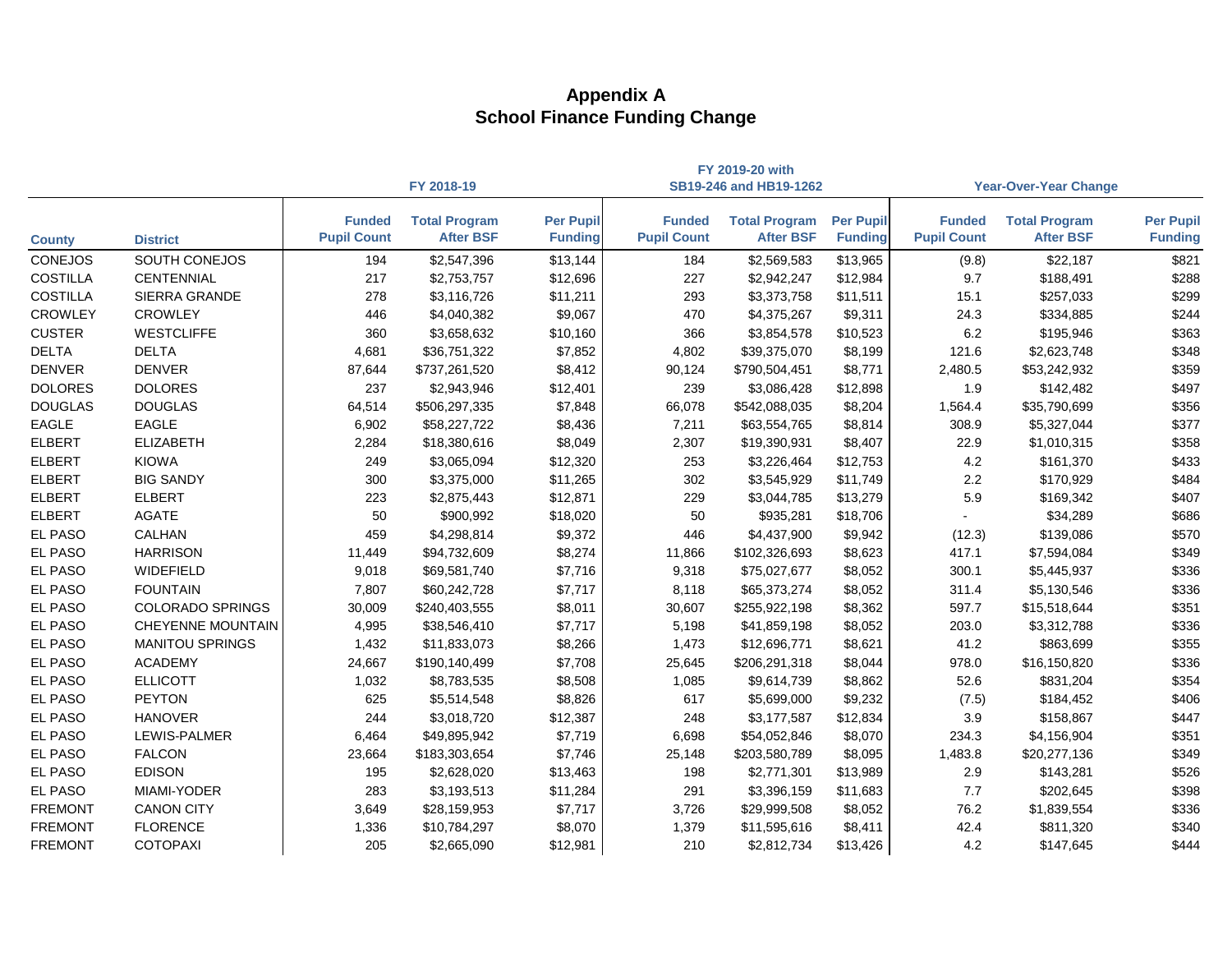|                   |                     |                                     | FY 2019-20 with                          |                                    |                                     |                                          |                                    |                                     |                                          |                                    |
|-------------------|---------------------|-------------------------------------|------------------------------------------|------------------------------------|-------------------------------------|------------------------------------------|------------------------------------|-------------------------------------|------------------------------------------|------------------------------------|
|                   |                     |                                     | FY 2018-19                               |                                    |                                     | SB19-246 and HB19-1262                   |                                    |                                     | <b>Year-Over-Year Change</b>             |                                    |
| <b>County</b>     | <b>District</b>     | <b>Funded</b><br><b>Pupil Count</b> | <b>Total Program</b><br><b>After BSF</b> | <b>Per Pupil</b><br><b>Funding</b> | <b>Funded</b><br><b>Pupil Count</b> | <b>Total Program</b><br><b>After BSF</b> | <b>Per Pupil</b><br><b>Funding</b> | <b>Funded</b><br><b>Pupil Count</b> | <b>Total Program</b><br><b>After BSF</b> | <b>Per Pupil</b><br><b>Funding</b> |
| <b>GARFIELD</b>   | <b>ROARING FORK</b> | 6,133                               | \$51,417,217                             | \$8,383                            | 6,306                               | \$55,239,804                             | \$8,760                            | 172.3                               | \$3,822,586                              | \$377                              |
| <b>GARFIELD</b>   | <b>RIFLE</b>        | 4,741                               | \$37,151,762                             | \$7,837                            | 4,827                               | \$39,477,738                             | \$8,179                            | 85.9                                | \$2,325,976                              | \$342                              |
| <b>GARFIELD</b>   | <b>PARACHUTE</b>    | 1,163                               | \$9,944,753                              | \$8,548                            | 1,206                               | \$10,746,594                             | \$8,909                            | 42.9                                | \$801,841                                | \$361                              |
| <b>GILPIN</b>     | <b>GILPIN</b>       | 442                                 | \$4,250,344                              | \$9,625                            | 456                                 | \$4,496,637                              | \$9,872                            | 13.9                                | \$246,293                                | \$247                              |
| <b>GRAND</b>      | <b>WEST GRAND</b>   | 421                                 | \$4,169,060                              | \$9,907                            | 432                                 | \$4,409,251                              | \$10,207                           | 11.2                                | \$240,192                                | \$299                              |
| <b>GRAND</b>      | <b>EAST GRAND</b>   | 1,303                               | \$10,662,700                             | \$8,186                            | 1,358                               | \$11,587,613                             | \$8,532                            | 55.7                                | \$924,913                                | \$345                              |
| <b>GUNNISON</b>   | <b>GUNNISON</b>     | 1,988                               | \$15,978,971                             | \$8,039                            | 2,082                               | \$17,404,609                             | \$8,362                            | 93.8                                | \$1,425,638                              | \$323                              |
| <b>HINSDALE</b>   | <b>HINSDALE</b>     | 87                                  | \$1,449,070                              | \$16,599                           | 89                                  | \$1,540,634                              | \$17,330                           | 1.6                                 | \$91,564                                 | \$731                              |
| <b>HUERFANO</b>   | <b>HUERFANO</b>     | 517                                 | \$4,634,475                              | \$8,964                            | 528                                 | \$4,945,275                              | \$9,359                            | 11.4                                | \$310,800                                | \$395                              |
| <b>HUERFANO</b>   | <b>LA VETA</b>      | 213                                 | \$2,611,207                              | \$12,276                           | 217                                 | \$2,749,763                              | \$12,695                           | 3.9                                 | \$138,556                                | \$419                              |
| <b>JACKSON</b>    | <b>NORTH PARK</b>   | 170                                 | \$2,392,369                              | \$14,089                           | 173                                 | \$2,528,368                              | \$14,623                           | 3.1                                 | \$135,999                                | \$534                              |
| <b>JEFFERSON</b>  | <b>JEFFERSON</b>    | 81,295                              | \$644,921,602                            | \$7,933                            | 82,813                              | \$686,340,711                            | \$8,288                            | 1,518.4                             | \$41,419,109                             | \$355                              |
| <b>KIOWA</b>      | <b>EADS</b>         | 176                                 | \$2,264,880                              | \$12,905                           | 180                                 | \$2,406,689                              | \$13,356                           | 4.7                                 | \$141,809                                | \$450                              |
| <b>KIOWA</b>      | <b>PLAINVIEW</b>    | 56                                  | \$899,293                                | \$15,973                           | 56                                  | \$933,643                                | \$16,792                           | (0.7)                               | \$34,351                                 | \$819                              |
| <b>KIT CARSON</b> | ARRIBA-FLAGLER      | 161                                 | \$2,165,133                              | \$13,440                           | 162                                 | \$2,274,047                              | \$14,011                           | 1.2                                 | \$108,915                                | \$572                              |
| <b>KIT CARSON</b> | <b>HI PLAINS</b>    | 116                                 | \$1,647,032                              | \$14,248                           | 118                                 | \$1,741,988                              | \$14,825                           | 1.9                                 | \$94,957                                 | \$578                              |
| <b>KIT CARSON</b> | <b>STRATTON</b>     | 216                                 | \$2,607,808                              | \$12,079                           | 227                                 | \$2,792,161                              | \$12,327                           | 10.6                                | \$184,353                                | \$249                              |
| <b>KIT CARSON</b> | <b>BETHUNE</b>      | 105                                 | \$1,604,227                              | \$15,220                           | 106                                 | \$1,692,654                              | \$15,923                           | 0.9                                 | \$88,428                                 | \$703                              |
| <b>KIT CARSON</b> | <b>BURLINGTON</b>   | 720                                 | \$6,066,650                              | \$8,424                            | 744                                 | \$6,508,781                              | \$8,754                            | 23.3                                | \$442,131                                | \$331                              |
| LAKE              | <b>LAKE</b>         | 978                                 | \$8,313,824                              | \$8,501                            | 1,013                               | \$8,935,152                              | \$8,820                            | 35.0                                | \$621,328                                | \$320                              |
| <b>LA PLATA</b>   | <b>DURANGO</b>      | 5,671                               | \$45,223,243                             | \$7,974                            | 5,827                               | \$48,547,979                             | \$8,332                            | 155.2                               | \$3,324,736                              | \$358                              |
| <b>LA PLATA</b>   | <b>BAYFIELD</b>     | 1,359                               | \$11,421,717                             | \$8,407                            | 1,422                               | \$12,452,776                             | \$8,760                            | 63.0                                | \$1,031,059                              | \$353                              |
| <b>LA PLATA</b>   | <b>IGNACIO</b>      | 836                                 | \$7,679,905                              | \$9,189                            | 852                                 | \$8,144,965                              | \$9,558                            | 16.4                                | \$465,059                                | \$369                              |
| <b>LARIMER</b>    | <b>POUDRE</b>       | 30,470                              | \$235,046,112                            | \$7,714                            | 31,583                              | \$254,250,228                            | \$8,050                            | 1,113.6                             | \$19,204,117                             | \$336                              |
| LARIMER           | <b>THOMPSON</b>     | 15,195                              | \$117,241,215                            | \$7,716                            | 15,489                              | \$124,715,632                            | \$8,052                            | 294.3                               | \$7,474,417                              | \$336                              |
| <b>LARIMER</b>    | <b>ESTES PARK</b>   | 1,064                               | \$9,015,024                              | \$8,470                            | 1,092                               | \$9,650,607                              | \$8,839                            | 27.5                                | \$635,583                                | \$369                              |
| <b>LAS ANIMAS</b> | <b>TRINIDAD</b>     | 1,025                               | \$8,834,479                              | \$8,616                            | 1,032                               | \$9,262,761                              | \$8,975                            | 6.8                                 | \$428,282                                | \$358                              |
| <b>LAS ANIMAS</b> | <b>PRIMERO</b>      | 181                                 | \$2,436,872                              | \$13,486                           | 186                                 | \$2,591,494                              | \$13,948                           | 5.1                                 | \$154,622                                | \$462                              |
| <b>LAS ANIMAS</b> | <b>HOEHNE</b>       | 367                                 | \$3,590,243                              | \$9,783                            | 367                                 | \$3,748,500                              | \$10,219                           | (0.2)                               | \$158,258                                | \$437                              |
| <b>LAS ANIMAS</b> | <b>AGUILAR</b>      | 111                                 | \$1,664,961                              | \$15,040                           | 113                                 | \$1,775,670                              | \$15,658                           | 2.7                                 | \$110,709                                | \$618                              |
| <b>LAS ANIMAS</b> | <b>BRANSON</b>      | 459                                 | \$3,510,009                              | \$7,649                            | 470                                 | \$3,757,690                              | \$7,995                            | 11.1                                | \$247,681                                | \$346                              |
| <b>LAS ANIMAS</b> | KIM                 | 50                                  | \$782,769                                | \$15,655                           | 50                                  | \$820,494                                | \$16,410                           |                                     | \$37,724                                 | \$754                              |
| <b>LINCOLN</b>    | GENOA-HUGO          | 185                                 | \$2,454,601                              | \$13,275                           | 192                                 | \$2,620,330                              | \$13,676                           | 6.7                                 | \$165,729                                | \$401                              |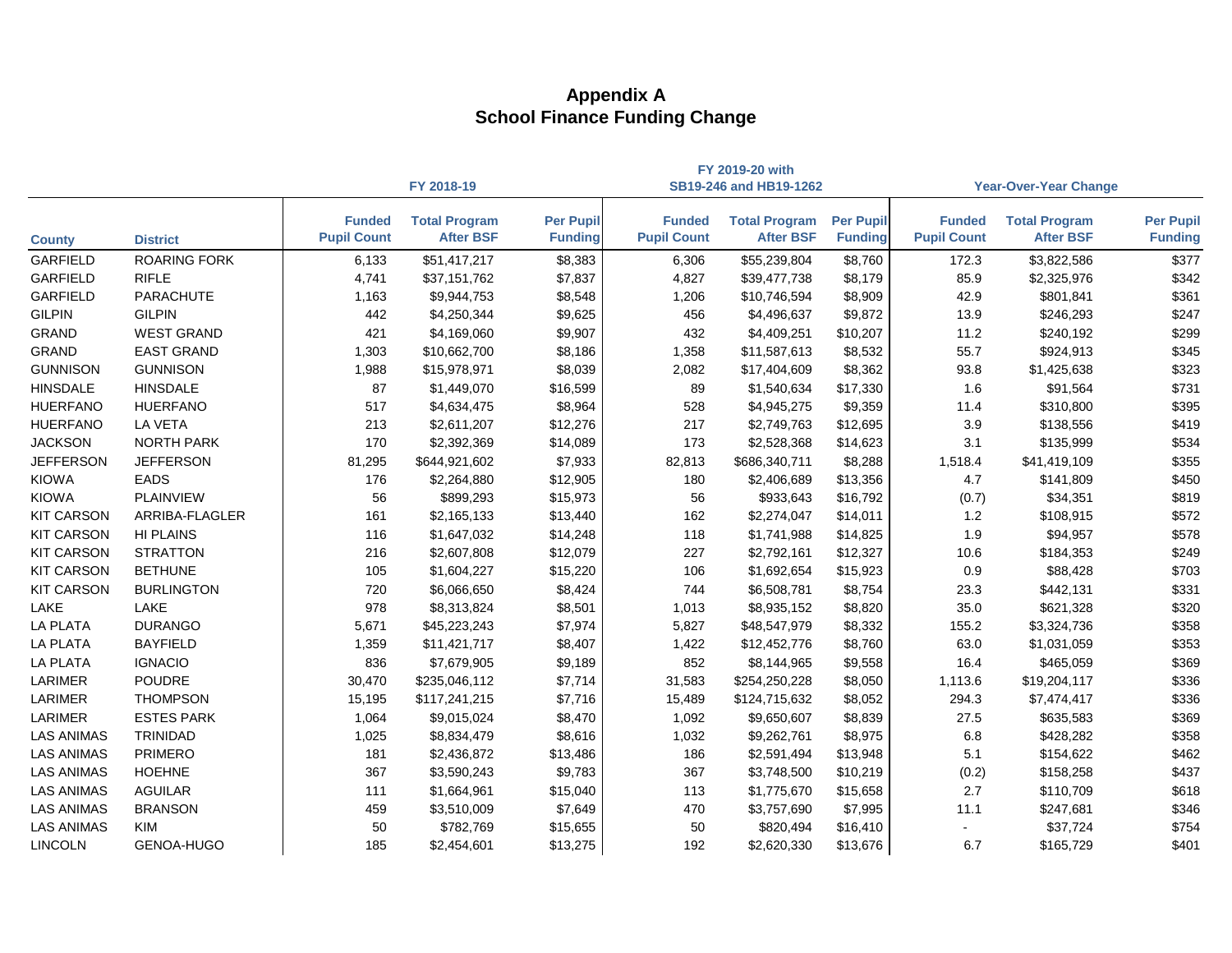|                  |                    |                                     |                                          |                                    |                                     | FY 2019-20 with                          |                                    |                                     |                                          |                                    |
|------------------|--------------------|-------------------------------------|------------------------------------------|------------------------------------|-------------------------------------|------------------------------------------|------------------------------------|-------------------------------------|------------------------------------------|------------------------------------|
|                  |                    |                                     | FY 2018-19                               |                                    |                                     | SB19-246 and HB19-1262                   |                                    |                                     | <b>Year-Over-Year Change</b>             |                                    |
| <b>County</b>    | <b>District</b>    | <b>Funded</b><br><b>Pupil Count</b> | <b>Total Program</b><br><b>After BSF</b> | <b>Per Pupil</b><br><b>Funding</b> | <b>Funded</b><br><b>Pupil Count</b> | <b>Total Program</b><br><b>After BSF</b> | <b>Per Pupil</b><br><b>Funding</b> | <b>Funded</b><br><b>Pupil Count</b> | <b>Total Program</b><br><b>After BSF</b> | <b>Per Pupil</b><br><b>Funding</b> |
| <b>LINCOLN</b>   | <b>LIMON</b>       | 482                                 | \$4,325,738                              | \$8,973                            | 495                                 | \$4,628,980                              | \$9,350                            | 13.0                                | \$303,242                                | \$377                              |
| <b>LINCOLN</b>   | KARVAL             | 50                                  | \$841,456                                | \$16,829                           | 50                                  | \$884,741                                | \$17,695                           |                                     | \$43,285                                 | \$866                              |
| <b>LOGAN</b>     | VALLEY             | 2,121                               | \$16,704,791                             | \$7,877                            | 2,227                               | \$18,212,067                             | \$8,178                            | 106.4                               | \$1,507,276                              | \$300                              |
| <b>LOGAN</b>     | <b>FRENCHMAN</b>   | 182                                 | \$2,429,284                              | \$13,326                           | 191                                 | \$2,608,592                              | \$13,686                           | 8.3                                 | \$179,308                                | \$360                              |
| <b>LOGAN</b>     | <b>BUFFALO</b>     | 303                                 | \$3,249,612                              | \$10,721                           | 314                                 | \$3,477,735                              | \$11,065                           | 11.2                                | \$228,123                                | \$344                              |
| <b>LOGAN</b>     | PLATEAU            | 155                                 | \$2,186,737                              | \$14,126                           | 158                                 | \$2,313,195                              | \$14,687                           | 2.7                                 | \$126,458                                | \$561                              |
| <b>MESA</b>      | <b>DEBEQUE</b>     | 163                                 | \$2,247,546                              | \$13,831                           | 172                                 | \$2,437,774                              | \$14,198                           | 9.2                                 | \$190,228                                | \$367                              |
| <b>MESA</b>      | PLATEAU VALLEY     | 438                                 | \$4,005,388                              | \$9,151                            | 439                                 | \$4,186,680                              | \$9,537                            | 1.3                                 | \$181,292                                | \$386                              |
| <b>MESA</b>      | <b>MESA VALLEY</b> | 21,917                              | \$169,118,010                            | \$7,716                            | 22,148                              | \$178,344,273                            | \$8,052                            | 231.4                               | \$9,226,263                              | \$336                              |
| <b>MINERAL</b>   | <b>CREEDE</b>      | 93                                  | \$1,493,013                              | \$16,054                           | 96                                  | \$1,597,450                              | \$16,675                           | 2.8                                 | \$104,437                                | \$621                              |
| <b>MOFFAT</b>    | <b>MOFFAT</b>      | 2,106                               | \$16,251,796                             | \$7,717                            | 2,195                               | \$17,671,969                             | \$8,052                            | 88.5                                | \$1,420,173                              | \$336                              |
| <b>MONTEZUMA</b> | <b>MONTEZUMA</b>   | 2,699                               | \$21,229,932                             | \$7,867                            | 2,788                               | \$22,856,081                             | \$8,198                            | 89.6                                | \$1,626,149                              | \$330                              |
| <b>MONTEZUMA</b> | <b>DOLORES</b>     | 686                                 | \$5,989,945                              | \$8,728                            | 693                                 | \$6,316,332                              | \$9,117                            | 6.5                                 | \$326,387                                | \$389                              |
| <b>MONTEZUMA</b> | <b>MANCOS</b>      | 458                                 | \$4,141,779                              | \$9,053                            | 469                                 | \$4,434,316                              | \$9,447                            | 11.9                                | \$292,538                                | \$394                              |
| <b>MONTROSE</b>  | <b>MONTROSE</b>    | 5,868                               | \$47,541,421                             | \$8,102                            | 6,022                               | \$50,932,960                             | \$8,459                            | 153.4                               | \$3,391,539                              | \$357                              |
| <b>MONTROSE</b>  | <b>WEST END</b>    | 268                                 | \$3,430,628                              | \$12,806                           | 280                                 | \$3,650,706                              | \$13,057                           | 11.7                                | \$220,078                                | \$251                              |
| <b>MORGAN</b>    | <b>BRUSH</b>       | 1,454                               | \$12,197,303                             | \$8,392                            | 1,490                               | \$13,039,780                             | \$8,749                            | 36.9                                | \$842,477                                | \$358                              |
| <b>MORGAN</b>    | FT. MORGAN         | 3,180                               | \$26,017,640                             | \$8,182                            | 3,355                               | \$28,577,979                             | \$8,518                            | 175.2                               | \$2,560,339                              | \$336                              |
| <b>MORGAN</b>    | <b>WELDON</b>      | 209                                 | \$2,725,288                              | \$13,021                           | 205                                 | \$2,815,975                              | \$13,763                           | (4.7)                               | \$90,686                                 | \$742                              |
| <b>MORGAN</b>    | <b>WIGGINS</b>     | 638                                 | \$5,586,870                              | \$8,761                            | 663                                 | \$6,045,419                              | \$9,114                            | 25.6                                | \$458,548                                | \$353                              |
| <b>OTERO</b>     | <b>EAST OTERO</b>  | 1,419                               | \$12,064,761                             | \$8,504                            | 1,459                               | \$12,912,013                             | \$8,847                            | 40.7                                | \$847,252                                | \$343                              |
| <b>OTERO</b>     | <b>ROCKY FORD</b>  | 790                                 | \$7,103,950                              | \$8,995                            | 815                                 | \$7,616,924                              | \$9,342                            | 25.5                                | \$512,974                                | \$348                              |
| <b>OTERO</b>     | MANZANOLA          | 137                                 | \$2,084,444                              | \$15,182                           | 140                                 | \$2,205,931                              | \$15,790                           | 2.4                                 | \$121,487                                | \$609                              |
| <b>OTERO</b>     | <b>FOWLER</b>      | 389                                 | \$3,787,156                              | \$9,736                            | 402                                 | \$4,020,131                              | \$10,008                           | 12.7                                | \$232,976                                | \$272                              |
| <b>OTERO</b>     | <b>CHERAW</b>      | 210                                 | \$2,649,813                              | \$12,648                           | 215                                 | \$2,805,382                              | \$13,054                           | 5.4                                 | \$155,569                                | \$406                              |
| <b>OTERO</b>     | <b>SWINK</b>       | 354                                 | \$3,558,548                              | \$10,061                           | 363                                 | \$3,777,906                              | \$10,405                           | 9.4                                 | \$219,357                                | \$344                              |
| <b>OURAY</b>     | <b>OURAY</b>       | 168                                 | \$2,598,899                              | \$15,497                           | 169                                 | \$2,727,113                              | \$16,156                           | 1.1                                 | \$128,214                                | \$659                              |
| <b>OURAY</b>     | RIDGWAY            | 332                                 | \$3,741,710                              | \$11,277                           | 354                                 | \$4,066,844                              | \$11,485                           | 22.3                                | \$325,134                                | \$208                              |
| <b>PARK</b>      | PLATTE CANYON      | 903                                 | \$7,852,711                              | \$8,699                            | 895                                 | \$8,148,220                              | \$9,100                            | (7.3)                               | \$295,508                                | \$401                              |
| <b>PARK</b>      | <b>PARK</b>        | 648                                 | \$5,847,405                              | \$9,028                            | 657                                 | \$6,188,784                              | \$9,421                            | 9.2                                 | \$341,378                                | \$393                              |
| <b>PHILLIPS</b>  | <b>HOLYOKE</b>     | 585                                 | \$5,043,913                              | \$8,616                            | 603                                 | \$5,409,540                              | \$8,973                            | 17.5                                | \$365,627                                | \$356                              |
| <b>PHILLIPS</b>  | <b>HAXTUN</b>      | 322                                 | \$3,194,785                              | \$9,919                            | 338                                 | \$3,439,910                              | \$10,171                           | 16.1                                | \$245,125                                | \$253                              |
| <b>PITKIN</b>    | <b>ASPEN</b>       | 1,652                               | \$17,374,925                             | \$10,515                           | 1,688                               | \$18,529,254                             | \$10,974                           | 36.0                                | \$1,154,329                              | \$459                              |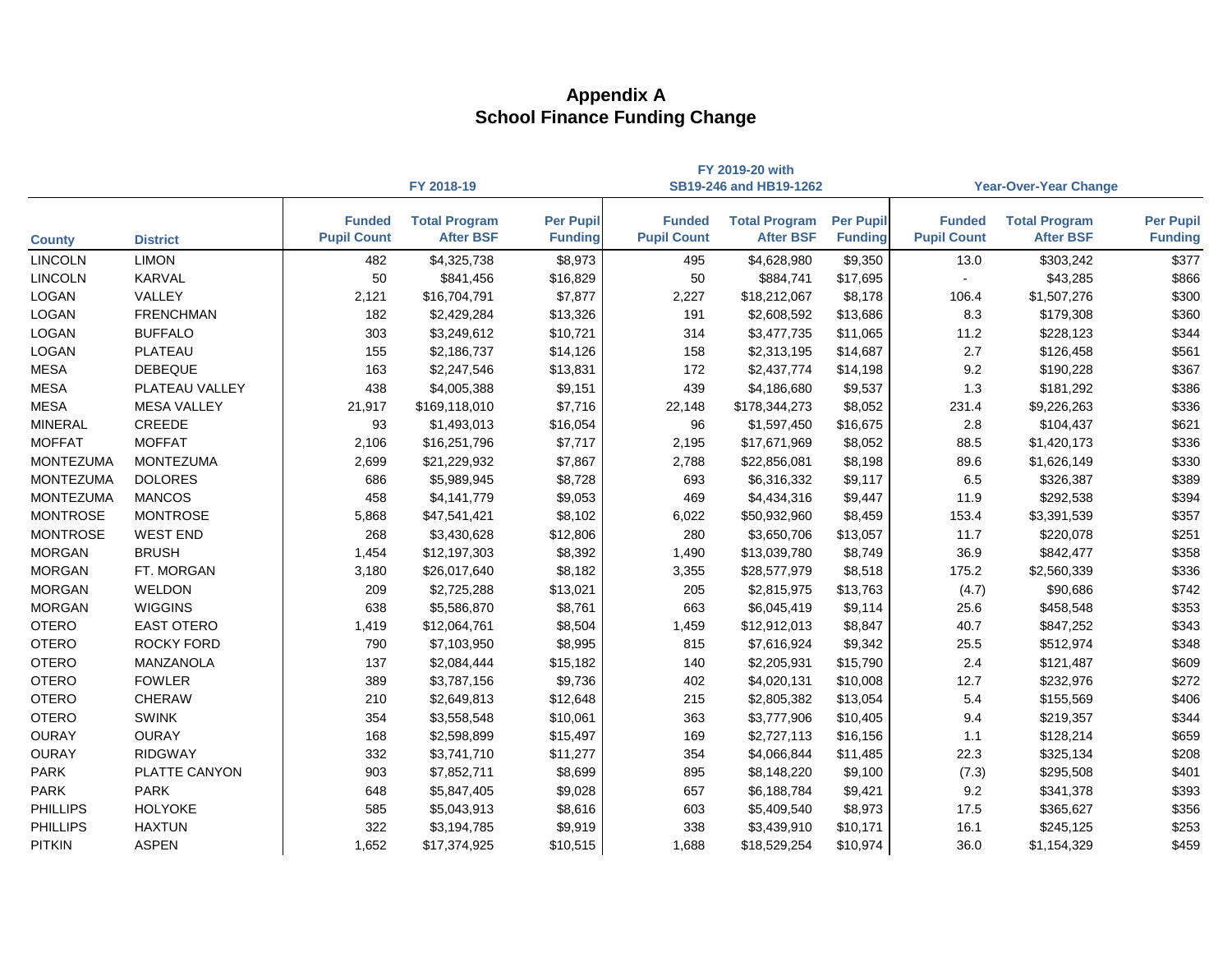|                   |                          |                                     |                                          |                                    |                                     | FY 2019-20 with                          |                                    |                                     |                                          |                                    |
|-------------------|--------------------------|-------------------------------------|------------------------------------------|------------------------------------|-------------------------------------|------------------------------------------|------------------------------------|-------------------------------------|------------------------------------------|------------------------------------|
|                   |                          |                                     | FY 2018-19                               |                                    |                                     | SB19-246 and HB19-1262                   |                                    |                                     | <b>Year-Over-Year Change</b>             |                                    |
| <b>County</b>     | <b>District</b>          | <b>Funded</b><br><b>Pupil Count</b> | <b>Total Program</b><br><b>After BSF</b> | <b>Per Pupil</b><br><b>Funding</b> | <b>Funded</b><br><b>Pupil Count</b> | <b>Total Program</b><br><b>After BSF</b> | <b>Per Pupil</b><br><b>Funding</b> | <b>Funded</b><br><b>Pupil Count</b> | <b>Total Program</b><br><b>After BSF</b> | <b>Per Pupil</b><br><b>Funding</b> |
| <b>PROWERS</b>    | <b>GRANADA</b>           | 195                                 | \$2,510,995                              | \$12,857                           | 199                                 | \$2,650,588                              | \$13,320                           | 3.7                                 | \$139,593                                | \$462                              |
| <b>PROWERS</b>    | <b>LAMAR</b>             | 1,487                               | \$12,138,161                             | \$8,161                            | 1,529                               | \$12,993,573                             | \$8,498                            | 41.6                                | \$855,412                                | \$337                              |
| <b>PROWERS</b>    | <b>HOLLY</b>             | 286                                 | \$2,971,792                              | \$10,380                           | 292                                 | \$3,140,937                              | \$10,760                           | 5.6                                 | \$169,145                                | \$380                              |
| <b>PROWERS</b>    | <b>WILEY</b>             | 233                                 | \$2,675,907                              | \$11,475                           | 237                                 | \$2,819,922                              | \$11,898                           | 3.8                                 | \$144,015                                | \$424                              |
| <b>PUEBLO</b>     | PUEBLO CITY              | 16,416                              | \$137,507,514                            | \$8,377                            | 16,662                              | \$145,373,923                            | \$8,725                            | 246.4                               | \$7,866,409                              | \$348                              |
| <b>PUEBLO</b>     | <b>PUEBLO RURAL</b>      | 9,579                               | \$73,859,685                             | \$7,711                            | 9,855                               | \$79,303,895                             | \$8,047                            | 276.4                               | \$5,444,210                              | \$336                              |
| RIO BLANCO        | <b>MEEKER</b>            | 701                                 | \$5,894,258                              | \$8,412                            | 731                                 | \$6,389,578                              | \$8,741                            | 30.3                                | \$495,321                                | \$329                              |
| <b>RIO BLANCO</b> | <b>RANGELY</b>           | 484                                 | \$4,119,841                              | \$8,517                            | 492                                 | \$4,372,699                              | \$8,891                            | 8.1                                 | \$252,858                                | \$374                              |
| <b>RIO GRANDE</b> | <b>DEL NORTE</b>         | 432                                 | \$3,980,627                              | \$9,212                            | 449                                 | \$4,224,777                              | \$9,411                            | 16.8                                | \$244,150                                | \$199                              |
| RIO GRANDE        | <b>MONTE VISTA</b>       | 1,103                               | \$9,087,160                              | \$8,237                            | 1,133                               | \$9,723,532                              | \$8,586                            | 29.3                                | \$636,372                                | \$349                              |
| <b>RIO GRANDE</b> | <b>SARGENT</b>           | 388                                 | \$3,672,568                              | \$9,478                            | 384                                 | \$3,824,491                              | \$9,960                            | (3.5)                               | \$151,923                                | \$482                              |
| <b>ROUTT</b>      | <b>HAYDEN</b>            | 398                                 | \$4,083,401                              | \$10,255                           | 405                                 | \$4,296,825                              | \$10,617                           | 6.5                                 | \$213,424                                | \$363                              |
| <b>ROUTT</b>      | <b>STEAMBOAT SPRINGS</b> | 2,726                               | \$22,100,025                             | \$8,108                            | 2,812                               | \$23,808,576                             | \$8,466                            | 86.6                                | \$1,708,552                              | \$358                              |
| <b>ROUTT</b>      | <b>SOUTH ROUTT</b>       | 331                                 | \$3,712,782                              | \$11,234                           | 329                                 | \$3,872,744                              | \$11,768                           | (1.4)                               | \$159,963                                | \$534                              |
| <b>SAGUACHE</b>   | <b>MOUNTAIN VALLEY</b>   | 131                                 | \$1,930,240                              | \$14,712                           | 134                                 | \$2,044,598                              | \$15,281                           | 2.6                                 | \$114,358                                | \$569                              |
| <b>SAGUACHE</b>   | <b>MOFFAT</b>            | 220                                 | \$3,112,289                              | \$14,147                           | 226                                 | \$3,299,502                              | \$14,612                           | 5.8                                 | \$187,213                                | \$466                              |
| <b>SAGUACHE</b>   | <b>CENTER</b>            | 652                                 | \$5,934,100                              | \$9,101                            | 673                                 | \$6,358,675                              | \$9,448                            | 21.0                                | \$424,575                                | \$347                              |
| <b>SAN JUAN</b>   | <b>SILVERTON</b>         | 66                                  | \$1,149,930                              | \$17,397                           | 67                                  | \$1,221,594                              | \$18,178                           | 1.1                                 | \$71,663                                 | \$782                              |
| <b>SAN MIGUEL</b> | <b>TELLURIDE</b>         | 910                                 | \$9,836,546                              | \$10,805                           | 942                                 | \$10,581,511                             | \$11,232                           | 31.7                                | \$744,965                                | \$427                              |
| <b>SAN MIGUEL</b> | <b>NORWOOD</b>           | 231                                 | \$2,966,210                              | \$12,852                           | 222                                 | \$3,041,789                              | \$13,714                           | (9.0)                               | \$75,579                                 | \$862                              |
| <b>SEDGWICK</b>   | <b>JULESBURG</b>         | 516                                 | \$4,205,021                              | \$8,145                            | 529                                 | \$4,516,392                              | \$8,536                            | 12.8                                | \$311,371                                | \$391                              |
| <b>SEDGWICK</b>   | PLATTE VALLEY            | 139                                 | \$2,008,038                              | \$14,405                           | 141                                 | \$2,109,261                              | \$14,991                           | 1.3                                 | \$101,223                                | \$586                              |
| <b>SUMMIT</b>     | <b>SUMMIT</b>            | 3,398                               | \$28,643,903                             | \$8,431                            | 3,549                               | \$31,218,048                             | \$8,795                            | 151.9                               | \$2,574,146                              | \$364                              |
| <b>TELLER</b>     | <b>CRIPPLE CREEK</b>     | 358                                 | \$3,983,117                              | \$11,129                           | 376                                 | \$4,260,815                              | \$11,347                           | 17.6                                | \$277,699                                | \$218                              |
| <b>TELLER</b>     | <b>WOODLAND PARK</b>     | 2,301                               | \$17,954,461                             | \$7,803                            | 2,344                               | \$19,106,728                             | \$8,151                            | 43.0                                | \$1,152,266                              | \$348                              |
| <b>WASHINGTON</b> | <b>AKRON</b>             | 363                                 | \$3,693,520                              | \$10,178                           | 375                                 | \$3,927,591                              | \$10,474                           | 12.1                                | \$234,070                                | \$296                              |
| WASHINGTON        | <b>ARICKAREE</b>         | 106                                 | \$1,650,102                              | \$15,626                           | 106                                 | \$1,729,195                              | \$16,282                           | 0.6                                 | \$79,092                                 | \$656                              |
| WASHINGTON OTIS   |                          | 226                                 | \$2,804,559                              | \$12,393                           | 229                                 | \$2,947,977                              | \$12,873                           | 2.7                                 | \$143,417                                | \$480                              |
| WASHINGTON        | LONE STAR                | 118                                 | \$1,800,421                              | \$15,310                           | 120                                 | \$1,910,011                              | \$15,943                           | 2.2                                 | \$109,591                                | \$634                              |
| <b>WASHINGTON</b> | <b>WOODLIN</b>           | 94                                  | \$1,485,601                              | \$15,889                           | 96                                  | \$1,587,897                              | \$16,506                           | 2.7                                 | \$102,296                                | \$617                              |
| WELD              | <b>GILCREST</b>          | 1,858                               | \$14,868,818                             | \$8,004                            | 1,910                               | \$15,920,092                             | \$8,337                            | 51.9                                | \$1,051,273                              | \$333                              |
| WELD              | <b>EATON</b>             | 1,911                               | \$14,911,232                             | \$7,801                            | 1,997                               | \$16,204,016                             | \$8,115                            | 85.4                                | \$1,292,784                              | \$314                              |
| WELD              | <b>KEENESBURG</b>        | 2,347                               | \$18,265,484                             | \$7,782                            | 2,488                               | \$20,188,958                             | \$8,114                            | 141.1                               | \$1,923,474                              | \$332                              |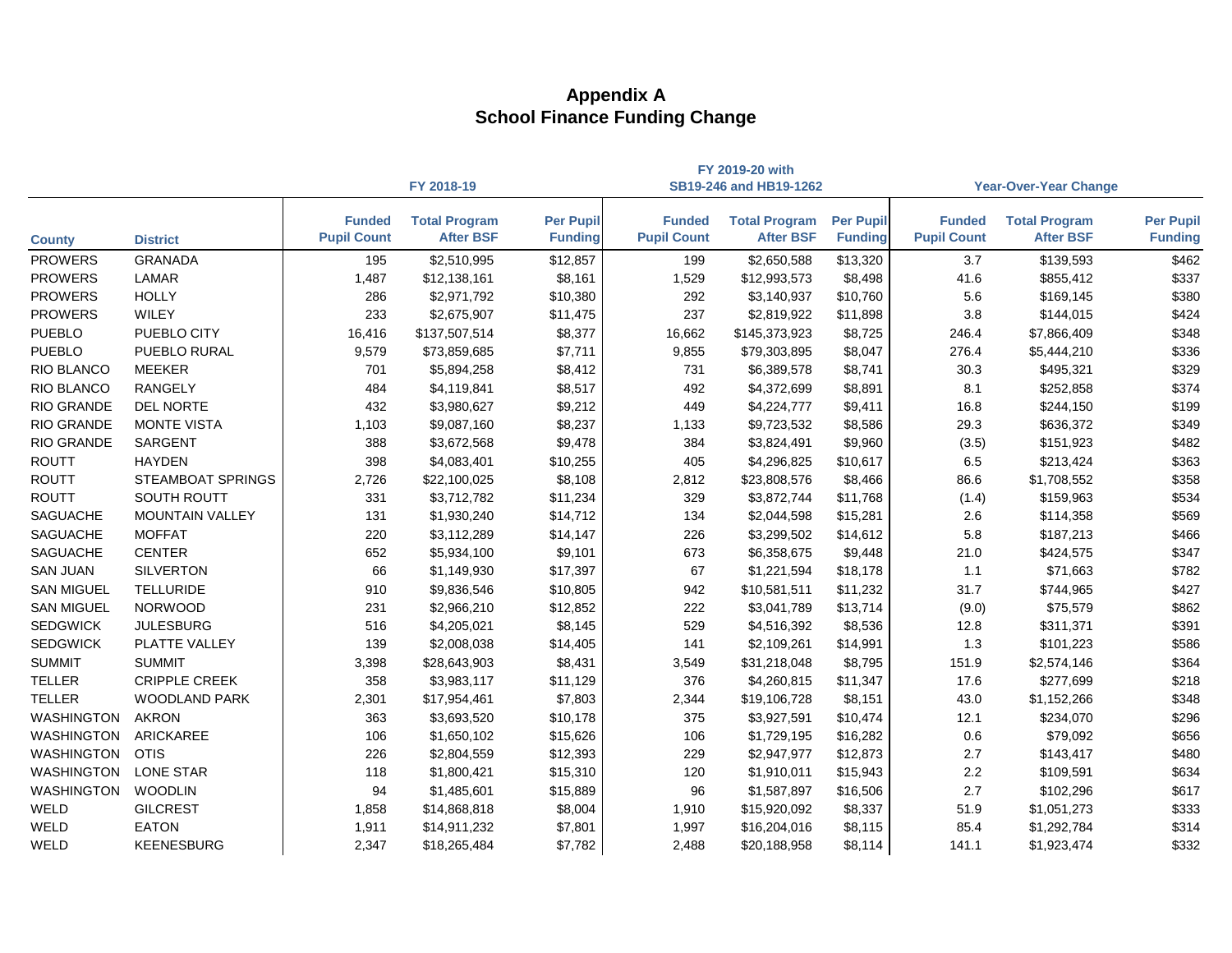|               |                      |                                     |                                          |                                    |                                     | FY 2019-20 with                          |                                    |                                     |                                          |                                    |  |
|---------------|----------------------|-------------------------------------|------------------------------------------|------------------------------------|-------------------------------------|------------------------------------------|------------------------------------|-------------------------------------|------------------------------------------|------------------------------------|--|
|               |                      |                                     | FY 2018-19                               |                                    |                                     | SB19-246 and HB19-1262                   |                                    |                                     | <b>Year-Over-Year Change</b>             |                                    |  |
| <b>County</b> | <b>District</b>      | <b>Funded</b><br><b>Pupil Count</b> | <b>Total Program</b><br><b>After BSF</b> | <b>Per Pupil</b><br><b>Funding</b> | <b>Funded</b><br><b>Pupil Count</b> | <b>Total Program</b><br><b>After BSF</b> | <b>Per Pupil</b><br><b>Funding</b> | <b>Funded</b><br><b>Pupil Count</b> | <b>Total Program</b><br><b>After BSF</b> | <b>Per Pupil</b><br><b>Funding</b> |  |
| WELD          | <b>WINDSOR</b>       | 6,430                               | \$49,617,324                             | \$7,717                            | 7,012                               | \$56,461,562                             | \$8,052                            | 581.7                               | \$6,844,238                              | \$336                              |  |
| WELD          | <b>JOHNSTOWN</b>     | 3,790                               | \$29,244,898                             | \$7,717                            | 3,956                               | \$31,851,578                             | \$8,052                            | 165.6                               | \$2,606,680                              | \$336                              |  |
| WELD          | <b>GREELEY</b>       | 21,751                              | \$173,513,855                            | \$7,977                            | 22,539                              | \$187,646,205                            | \$8,325                            | 787.8                               | \$14,132,350                             | \$348                              |  |
| WELD          | PLATTE VALLEY        | 1,118                               | \$10,152,787                             | \$9,079                            | 1,144                               | \$10,634,997                             | \$9,300                            | 25.3                                | \$482,210                                | \$221                              |  |
| WELD          | FT. LUPTON           | 2,326                               | \$19,286,446                             | \$8,293                            | 2,443                               | \$22,708,734                             | \$9,295                            | 117.6                               | \$3,422,288                              | \$1,002                            |  |
| WELD          | <b>AULT-HIGHLAND</b> | 924                                 | \$7,748,470                              | \$8,382                            | 977                                 | \$8,473,096                              | \$8,674                            | 52.4                                | \$724,626                                | \$292                              |  |
| WELD          | <b>BRIGGSDALE</b>    | 168                                 | \$2,326,991                              | \$13,892                           | 177                                 | \$2,518,160                              | \$14,267                           | 9.0                                 | \$191,169                                | \$375                              |  |
| WELD          | <b>PRAIRIE</b>       | 194                                 | \$2,535,315                              | \$13,055                           | 206                                 | \$2,951,971                              | \$14,330                           | 11.8                                | \$416,656                                | \$1,275                            |  |
| WELD          | <b>PAWNEE</b>        | 79                                  | \$1,424,201                              | \$18,097                           | 79                                  | \$1,482,212                              | \$18,715                           | 0.5                                 | \$58,011                                 | \$618                              |  |
| <b>YUMA</b>   | <b>YUMA1</b>         | 797                                 | \$7,190,068                              | \$9,019                            | 823                                 | \$7,710,026                              | \$9,369                            | 25.7                                | \$519,958                                | \$350                              |  |
| <b>YUMA</b>   | <b>WRAY RD-2</b>     | 678                                 | \$5,876,158                              | \$8,672                            | 720                                 | \$6,470,384                              | \$8,989                            | 42.2                                | \$594,226                                | \$317                              |  |
| YUMA          | <b>IDALIA RJ-3</b>   | 199                                 | \$2,629,534                              | \$13,227                           | 204                                 | \$2,787,776                              | \$13,699                           | 4.7                                 | \$158,241                                | \$472                              |  |
| <b>YUMA</b>   | LIBERTY J-4          | 63                                  | \$1,081,334                              | \$17,083                           | 63                                  | \$1,129,111                              | \$17,894                           | (0.2)                               | \$47,777                                 | \$811                              |  |
| <b>STATE</b>  | <b>TOTAL</b>         | 870,078                             | \$7,067,290,191                          | \$8,123                            | 894,569                             | \$7,583,203,903                          | \$8,477                            | 24,491                              | \$515,913,712                            | \$354                              |  |

*Source: Legislative Council Staff. 9/9/2019*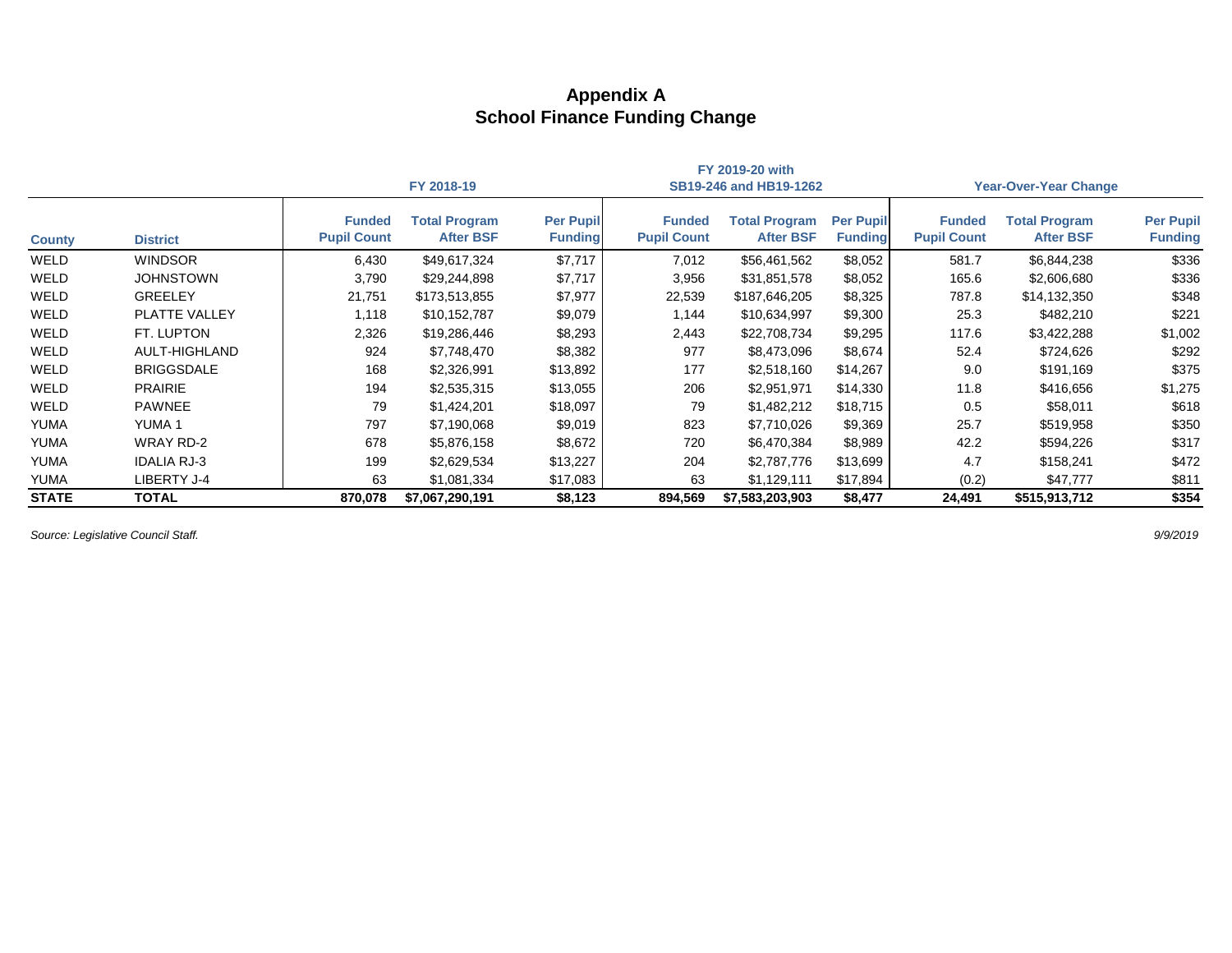### **Supplemental Distribution of \$20 Million to Rural and Small Rural School Districts**

|                         |                  |                                | <b>Rural</b>       | <b>Funded Pupil</b> | <b>Supplemental</b> |                     |
|-------------------------|------------------|--------------------------------|--------------------|---------------------|---------------------|---------------------|
|                         | <b>County</b>    | <b>District</b>                | <b>Designation</b> | <b>Count</b>        |                     | <b>Distribution</b> |
| $\mathbf{1}$            | <b>ADAMS</b>     | <b>MAPLETON</b>                |                    | 8,443.4             | \$                  |                     |
| $\overline{c}$          | <b>ADAMS</b>     | ADAMS 12 FIVE STAR             |                    | 41,888.3            | \$                  |                     |
| 3                       | <b>ADAMS</b>     | <b>COMMERCE CITY</b>           |                    | 7,866.5             | \$                  |                     |
| $\overline{\mathbf{4}}$ | <b>ADAMS</b>     | <b>BRIGHTON</b>                |                    | 18,591.4            | \$                  |                     |
| 5                       | <b>ADAMS</b>     | <b>BENNETT</b>                 | Rural              | 1,031.8             | \$                  | 113,346             |
| 6                       | <b>ADAMS</b>     | <b>STRASBURG</b>               | <b>Small Rural</b> | 976.9               | \$                  | 240,945             |
| $\overline{7}$          | <b>ADAMS</b>     | <b>WESTMINSTER</b>             |                    | 10,394.3            | \$                  |                     |
| 8                       | <b>ALAMOSA</b>   | <b>ALAMOSA</b>                 | Rural              | 2,367.7             | \$                  | 260,098             |
| 9                       | <b>ALAMOSA</b>   | SANGRE DE CRISTO               | <b>Small Rural</b> | 296.4               | \$                  | 73,105              |
| 10                      | <b>ARAPAHOE</b>  | <b>ENGLEWOOD</b>               |                    | 2,590.4             | \$                  |                     |
| 11                      | <b>ARAPAHOE</b>  | <b>SHERIDAN</b>                |                    | 1,347.5             | \$                  |                     |
| 12                      | <b>ARAPAHOE</b>  | <b>CHERRY CREEK</b>            |                    | 52,869.7            | \$                  |                     |
| 13                      | <b>ARAPAHOE</b>  | <b>LITTLETON</b>               |                    | 14,642.7            | \$                  |                     |
| 14                      | <b>ARAPAHOE</b>  | <b>DEER TRAIL</b>              | Small Rural        | 180.0               | \$                  | 44,396              |
| 15                      | <b>ARAPAHOE</b>  | <b>AURORA</b>                  |                    | 39,653.5            | \$                  |                     |
| 16                      | <b>ARAPAHOE</b>  | <b>BYERS</b>                   | Rural              | 2,765.5             | \$                  | 303,798             |
| 17                      | <b>ARCHULETA</b> | <b>ARCHULETA</b>               | Rural              | 1,652.5             | \$                  | 181,532             |
| 18                      | <b>BACA</b>      | <b>WALSH</b>                   | <b>Small Rural</b> | 150.6               | \$                  | 37,144              |
| 19                      | <b>BACA</b>      | <b>PRITCHETT</b>               | <b>Small Rural</b> | 51.5                | \$                  | 12,702              |
| 20                      | <b>BACA</b>      | SPRINGFIELD                    | <b>Small Rural</b> | 291.7               | \$                  | 71,946              |
| 21                      | <b>BACA</b>      | <b>VILAS</b>                   | <b>Small Rural</b> | 50.0                | \$                  | 12,332              |
| 22                      | <b>BACA</b>      | <b>CAMPO</b>                   | <b>Small Rural</b> | 50.0                | \$                  | 12,332              |
| 23                      | <b>BENT</b>      | <b>LAS ANIMAS</b>              | Rural              | 2,292.5             | \$                  | 251,838             |
| 24                      | <b>BENT</b>      | <b>MCCLAVE</b>                 | <b>Small Rural</b> | 244.5               | \$                  | 60,304              |
| 25                      | <b>BOULDER</b>   | <b>ST VRAIN</b>                |                    | 30,188.5            | \$                  |                     |
| 26                      | <b>BOULDER</b>   | <b>BOULDER</b>                 |                    | 29,794.2            | \$                  |                     |
| 27                      | <b>CHAFFEE</b>   | <b>BUENA VISTA</b>             | <b>Small Rural</b> | 1,002.5             | \$                  | 247,259             |
| 28                      | <b>CHAFFEE</b>   | <b>SALIDA</b>                  | Rural              | 1,289.0             | \$                  | 141,600             |
| 29                      | <b>CHEYENNE</b>  | <b>KIT CARSON</b>              | <b>Small Rural</b> | 105.0               | \$                  | 25,897              |
| 30                      | <b>CHEYENNE</b>  | <b>CHEYENNE</b>                | <b>Small Rural</b> | 168.4               | \$                  | 41,535              |
| 31                      |                  | <b>CLEAR CREEK CLEAR CREEK</b> | <b>Small Rural</b> | 765.7               | \$                  | 188,854             |
| 32                      | <b>CONEJOS</b>   | <b>NORTH CONEJOS</b>           | Rural              | 1,037.8             | \$                  | 114,005             |
| 33                      | <b>CONEJOS</b>   | <b>SANFORD</b>                 | <b>Small Rural</b> | 359.8               | \$                  | 88,742              |
| 34                      | <b>CONEJOS</b>   | SOUTH CONEJOS                  | <b>Small Rural</b> | 193.8               | \$                  | 47,799              |
| 35                      | <b>COSTILLA</b>  | <b>CENTENNIAL</b>              | <b>Small Rural</b> | 216.9               | \$                  | 53,497              |
| 36                      | <b>COSTILLA</b>  | <b>SIERRA GRANDE</b>           | <b>Small Rural</b> | 278.0               | \$                  | 68,567              |
| 37                      | <b>CROWLEY</b>   | <b>CROWLEY</b>                 | Small Rural        | 445.6               | \$                  | 109,904             |
| 38                      | <b>CUSTER</b>    | <b>WESTCLIFFE</b>              | Small Rural        | 360.1               | \$                  | 88,816              |
| 39                      | <b>DELTA</b>     | <b>DELTA</b>                   | Rural              | 4,680.7             | \$                  | 514,188             |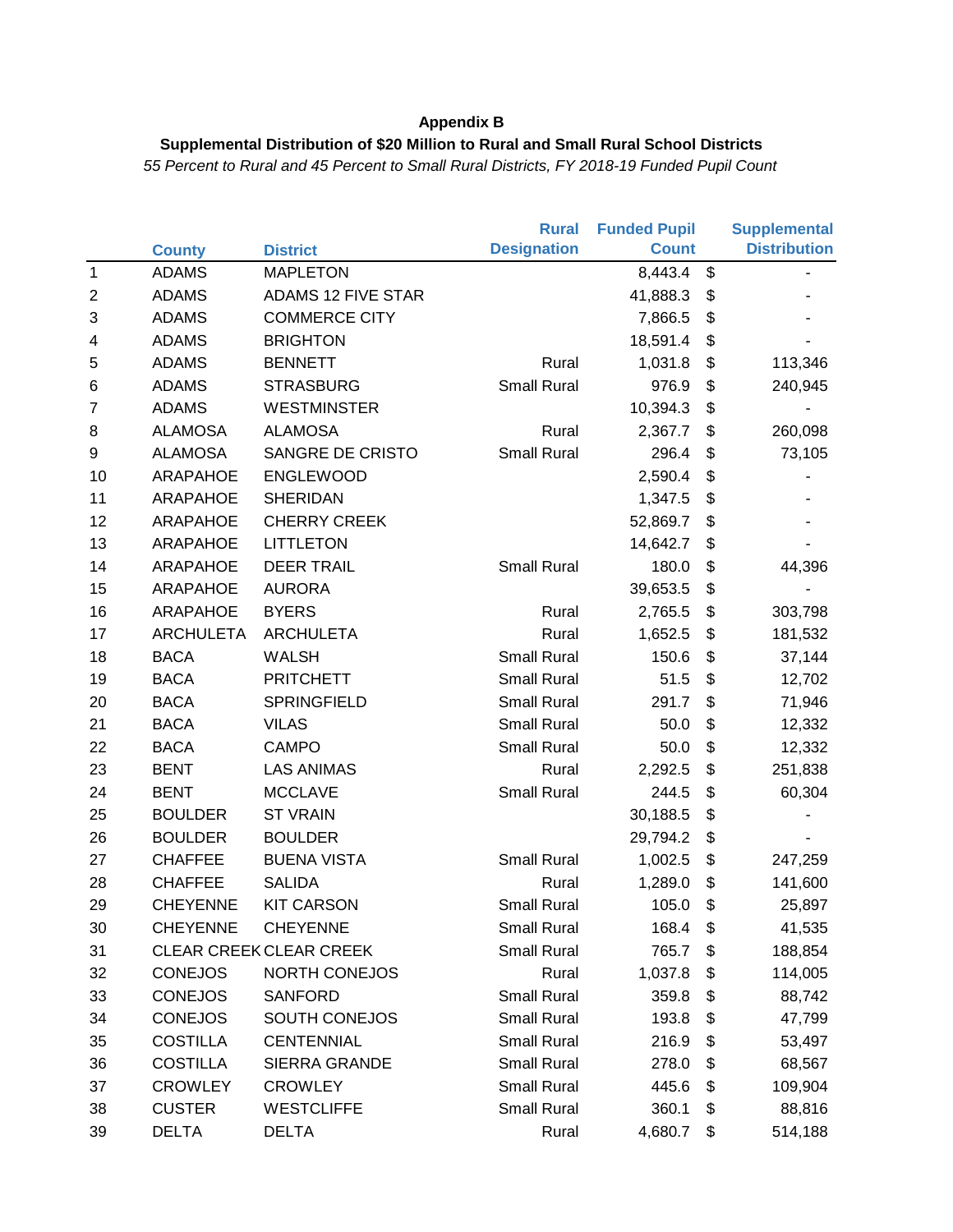### **Supplemental Distribution of \$20 Million to Rural and Small Rural School Districts**

|    |                  |                          | <b>Rural</b>       | <b>Funded Pupil</b> |                       | <b>Supplemental</b> |
|----|------------------|--------------------------|--------------------|---------------------|-----------------------|---------------------|
|    | <b>County</b>    | <b>District</b>          | <b>Designation</b> | <b>Count</b>        |                       | <b>Distribution</b> |
| 40 | <b>DENVER</b>    | <b>DENVER</b>            |                    | 87,643.7            | \$                    |                     |
| 41 | <b>DOLORES</b>   | <b>DOLORES</b>           | <b>Small Rural</b> | 237.6               | \$                    | 58,602              |
| 42 | <b>DOUGLAS</b>   | <b>DOUGLAS</b>           |                    | 64,513.8            | \$                    |                     |
| 43 | <b>EAGLE</b>     | <b>EAGLE</b>             |                    | 6,902.8             | \$                    |                     |
| 44 | <b>ELBERT</b>    | <b>ELIZABETH</b>         | Rural              | 2,284.4             | \$                    | 250,948             |
| 45 | <b>ELBERT</b>    | <b>KIOWA</b>             | <b>Small Rural</b> | 248.8               | $\frac{1}{2}$         | 61,365              |
| 46 | <b>ELBERT</b>    | <b>BIG SANDY</b>         | <b>Small Rural</b> | 299.6               | \$                    | 73,894              |
| 47 | <b>ELBERT</b>    | <b>ELBERT</b>            | <b>Small Rural</b> | 223.4               | \$                    | 55,100              |
| 48 | <b>ELBERT</b>    | <b>AGATE</b>             | <b>Small Rural</b> | 50.0                | \$                    | 12,332              |
| 49 | EL PASO          | <b>CALHAN</b>            | <b>Small Rural</b> | 458.7               | \$                    | 113,135             |
| 50 | <b>EL PASO</b>   | <b>HARRISON</b>          |                    | 11,449.3            | \$                    |                     |
| 51 | <b>EL PASO</b>   | WIDEFIELD                |                    | 9,018.5             | \$                    |                     |
| 52 | <b>EL PASO</b>   | <b>FOUNTAIN</b>          |                    | 7,807.0             | $\frac{1}{2}$         |                     |
| 53 | <b>EL PASO</b>   | <b>COLORADO SPRINGS</b>  |                    | 30,009.4            | \$                    |                     |
| 54 | EL PASO          | <b>CHEYENNE MOUNTAIN</b> |                    | 4,995.3             | \$                    |                     |
| 55 | EL PASO          | <b>MANITOU SPRINGS</b>   |                    | 1,431.5             | \$                    |                     |
| 56 | <b>EL PASO</b>   | <b>ACADEMY</b>           |                    | 24,667.2            | \$                    |                     |
| 57 | <b>EL PASO</b>   | <b>ELLICOTT</b>          | Rural              | 1,032.4             | \$                    | 113,412             |
| 58 | <b>EL PASO</b>   | <b>PEYTON</b>            | <b>Small Rural</b> | 624.8               | \$                    | 154,102             |
| 59 | EL PASO          | <b>HANOVER</b>           | <b>Small Rural</b> | 243.7               | \$                    | 60,107              |
| 60 | EL PASO          | LEWIS-PALMER             |                    | 6,464.0             | \$                    |                     |
| 61 | EL PASO          | <b>FALCON</b>            |                    | 23,664.1            | \$                    |                     |
| 62 | <b>EL PASO</b>   | <b>EDISON</b>            | <b>Small Rural</b> | 195.2               | \$                    | 48,145              |
| 63 | <b>EL PASO</b>   | MIAMI-YODER              | <b>Small Rural</b> | 283.0               | \$                    | 69,800              |
| 64 | <b>FREMONT</b>   | <b>CANON CITY</b>        | Rural              | 3,645.3             | $\boldsymbol{\theta}$ | 400,446             |
| 65 | <b>FREMONT</b>   | <b>FLORENCE</b>          | Rural              | 1,336.6             | \$                    | 146,829             |
| 66 | <b>FREMONT</b>   | <b>COTOPAXI</b>          | <b>Small Rural</b> | 205.3               | $\frac{1}{2}$         | 50,636              |
| 67 | <b>GARFIELD</b>  | <b>ROARING FORK</b>      | Rural              | 6,133.3             | \$                    | 673,760             |
| 68 | <b>GARFIELD</b>  | <b>RIFLE</b>             | Rural              | 4,740.8             | \$                    | 520,790             |
| 69 | <b>GARFIELD</b>  | <b>PARACHUTE</b>         | Rural              | 1,163.4             | \$                    | 127,803             |
| 70 | <b>GILPIN</b>    | <b>GILPIN</b>            | <b>Small Rural</b> | 441.6               | \$                    | 108,917             |
| 71 | <b>GRAND</b>     | <b>WEST GRAND</b>        | Small Rural        | 420.8               | \$                    | 103,787             |
| 72 | <b>GRAND</b>     | <b>EAST GRAND</b>        | Rural              | 1,302.5             | \$                    | 143,083             |
| 73 | <b>GUNNISON</b>  | <b>GUNNISON</b>          | Rural              | 1,987.7             | \$                    | 218,354             |
| 74 | <b>HINSDALE</b>  | <b>HINSDALE</b>          | <b>Small Rural</b> | 87.3                | \$                    | 21,532              |
| 75 | <b>HUERFANO</b>  | <b>HUERFANO</b>          | <b>Small Rural</b> | 517.0               | \$                    | 127,514             |
| 76 | <b>HUERFANO</b>  | LA VETA                  | <b>Small Rural</b> | 212.9               | \$                    | 52,510              |
| 77 | <b>JACKSON</b>   | <b>NORTH PARK</b>        | <b>Small Rural</b> | 169.8               | \$                    | 41,880              |
| 78 | <b>JEFFERSON</b> | <b>JEFFERSON</b>         |                    | 81,294.7            | \$                    |                     |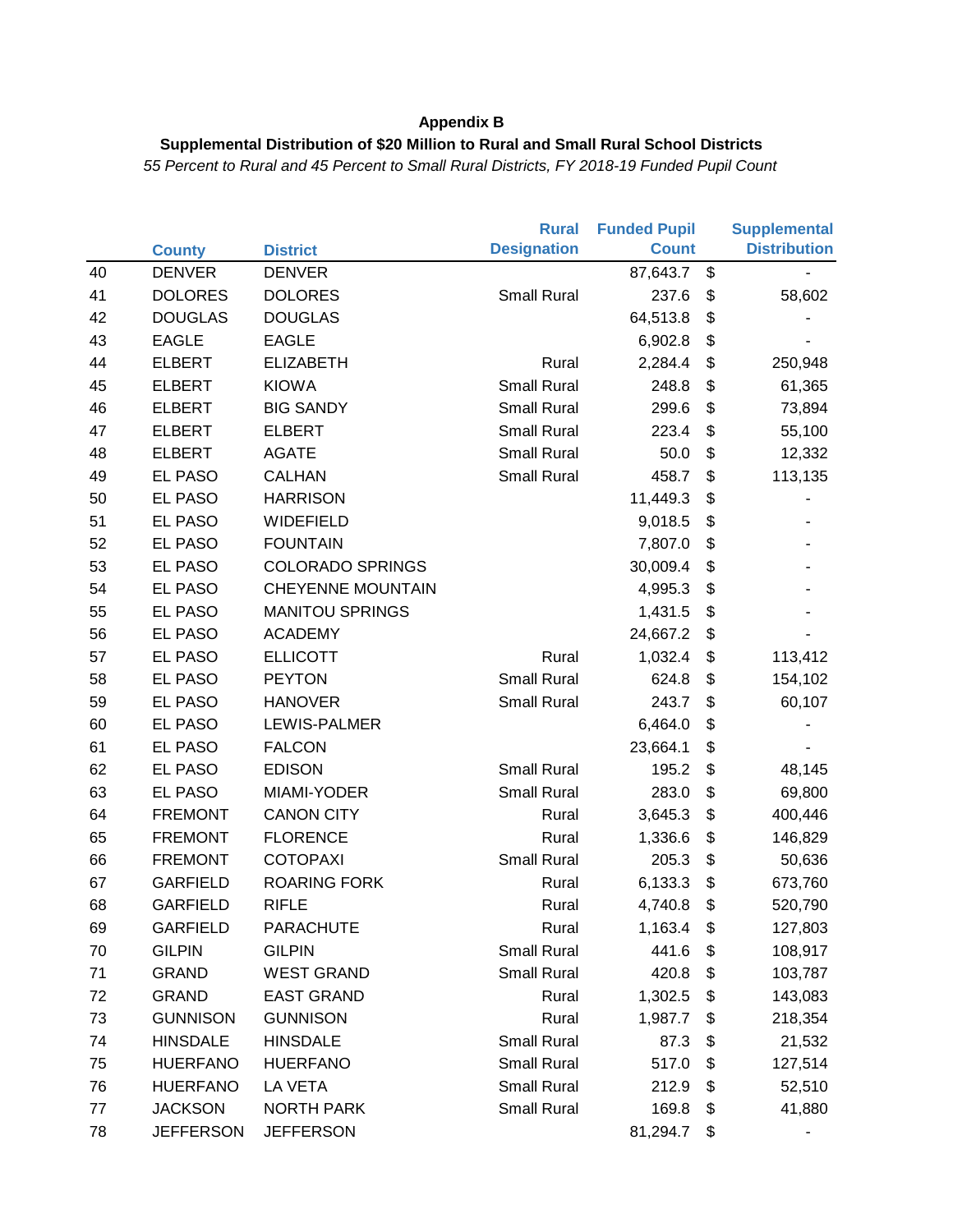### **Supplemental Distribution of \$20 Million to Rural and Small Rural School Districts**

|     |                   |                    | <b>Rural</b>       | <b>Funded Pupil</b> |                       | <b>Supplemental</b> |
|-----|-------------------|--------------------|--------------------|---------------------|-----------------------|---------------------|
|     | <b>County</b>     | <b>District</b>    | <b>Designation</b> | <b>Count</b>        |                       | <b>Distribution</b> |
| 79  | <b>KIOWA</b>      | <b>EADS</b>        | <b>Small Rural</b> | 175.5               | \$                    | 43,286              |
| 80  | <b>KIOWA</b>      | <b>PLAINVIEW</b>   | <b>Small Rural</b> | 56.3                | \$                    | 13,886              |
| 81  | <b>KIT CARSON</b> | ARRIBA-FLAGLER     | <b>Small Rural</b> | 161.1               | \$                    | 39,734              |
| 82  | <b>KIT CARSON</b> | <b>HI PLAINS</b>   | <b>Small Rural</b> | 115.6               | $\frac{1}{2}$         | 28,512              |
| 83  | <b>KIT CARSON</b> | <b>STRATTON</b>    | <b>Small Rural</b> | 215.9               | \$                    | 53,250              |
| 84  | <b>KIT CARSON</b> | <b>BETHUNE</b>     | <b>Small Rural</b> | 105.4               | \$                    | 25,996              |
| 85  | <b>KIT CARSON</b> | <b>BURLINGTON</b>  | <b>Small Rural</b> | 720.2               | \$                    | 177,632             |
| 86  | <b>LAKE</b>       | LAKE               | <b>Small Rural</b> | 978.0               | \$                    | 241,216             |
| 87  | LA PLATA          | <b>DURANGO</b>     | Rural              | 5,671.3             | $\boldsymbol{\theta}$ | 623,008             |
| 88  | <b>LA PLATA</b>   | <b>BAYFIELD</b>    | Rural              | 1,358.6             | \$                    | 149,246             |
| 89  | <b>LA PLATA</b>   | <b>IGNACIO</b>     | <b>Small Rural</b> | 835.8               | \$                    | 206,144             |
| 90  | LARIMER           | <b>POUDRE</b>      |                    | 30,469.5            | \$                    |                     |
| 91  | <b>LARIMER</b>    | <b>THOMPSON</b>    |                    | 15,194.5            | \$                    |                     |
| 92  | <b>LARIMER</b>    | <b>ESTES PARK</b>  | Rural              | 1,064.3             | \$                    | 116,916             |
| 93  | <b>LAS ANIMAS</b> | <b>TRINIDAD</b>    | <b>Small Rural</b> | 1,025.3             | $\frac{1}{2}$         | 252,882             |
| 94  | <b>LAS ANIMAS</b> | <b>PRIMERO</b>     | <b>Small Rural</b> | 180.8               | $\frac{1}{2}$         | 44,593              |
| 95  | <b>LAS ANIMAS</b> | <b>HOEHNE</b>      | <b>Small Rural</b> | 367.0               | $\frac{1}{2}$         | 90,518              |
| 96  | <b>LAS ANIMAS</b> | <b>AGUILAR</b>     | <b>Small Rural</b> | 110.7               | \$                    | 27,303              |
| 97  | <b>LAS ANIMAS</b> | <b>BRANSON</b>     | <b>Small Rural</b> | 458.9               | \$                    | 113,184             |
| 98  | <b>LAS ANIMAS</b> | <b>KIM</b>         | <b>Small Rural</b> | 50.0                | $\frac{1}{2}$         | 12,332              |
| 99  | <b>LINCOLN</b>    | GENOA-HUGO         | <b>Small Rural</b> | 184.9               | \$                    | 45,604              |
| 100 | <b>LINCOLN</b>    | <b>LIMON</b>       | <b>Small Rural</b> | 482.1               | \$                    | 118,906             |
| 101 | <b>LINCOLN</b>    | <b>KARVAL</b>      | <b>Small Rural</b> | 50.0                | \$                    | 12,332              |
| 102 | <b>LOGAN</b>      | VALLEY             | Rural              | 2,120.6             | \$                    | 232,954             |
| 103 | <b>LOGAN</b>      | <b>FRENCHMAN</b>   | <b>Small Rural</b> | 182.3               | \$                    | 44,963              |
| 104 | <b>LOGAN</b>      | <b>BUFFALO</b>     | <b>Small Rural</b> | 303.1               | \$                    | 74,757              |
| 105 | <b>LOGAN</b>      | PLATEAU            | <b>Small Rural</b> | 154.8               | \$                    | 38,180              |
| 106 | <b>MESA</b>       | <b>DEBEQUE</b>     | <b>Small Rural</b> | 162.5               | $\frac{1}{2}$         | 40,079              |
| 107 | <b>MESA</b>       | PLATEAU VALLEY     | <b>Small Rural</b> | 437.7               | \$                    | 107,955             |
| 108 | <b>MESA</b>       | <b>MESA VALLEY</b> |                    | 21,919.6            | \$                    |                     |
| 109 | <b>MINERAL</b>    | <b>CREEDE</b>      | <b>Small Rural</b> | 93.0                | \$                    | 22,938              |
| 110 | <b>MOFFAT</b>     | <b>MOFFAT</b>      | Rural              | 2,106.1             | \$                    | 231,361             |
| 111 | <b>MONTEZUMA</b>  | <b>MONTEZUMA</b>   | Rural              | 2,701.5             | \$                    | 296,767             |
| 112 | MONTEZUMA         | <b>DOLORES</b>     | <b>Small Rural</b> | 686.3               | \$                    | 169,271             |
| 113 | MONTEZUMA         | <b>MANCOS</b>      | <b>Small Rural</b> | 457.5               | \$                    | 112,839             |
| 114 | <b>MONTROSE</b>   | <b>MONTROSE</b>    | Rural              | 5,868.1             | \$                    | 644,627             |
| 115 | <b>MONTROSE</b>   | <b>WEST END</b>    | <b>Small Rural</b> | 267.9               | \$                    | 66,075              |
| 116 | <b>MORGAN</b>     | <b>BRUSH</b>       | Rural              | 1,453.5             | \$                    | 159,671             |
| 117 | <b>MORGAN</b>     | FT. MORGAN         | Rural              | 3,180.0             | \$                    | 349,332             |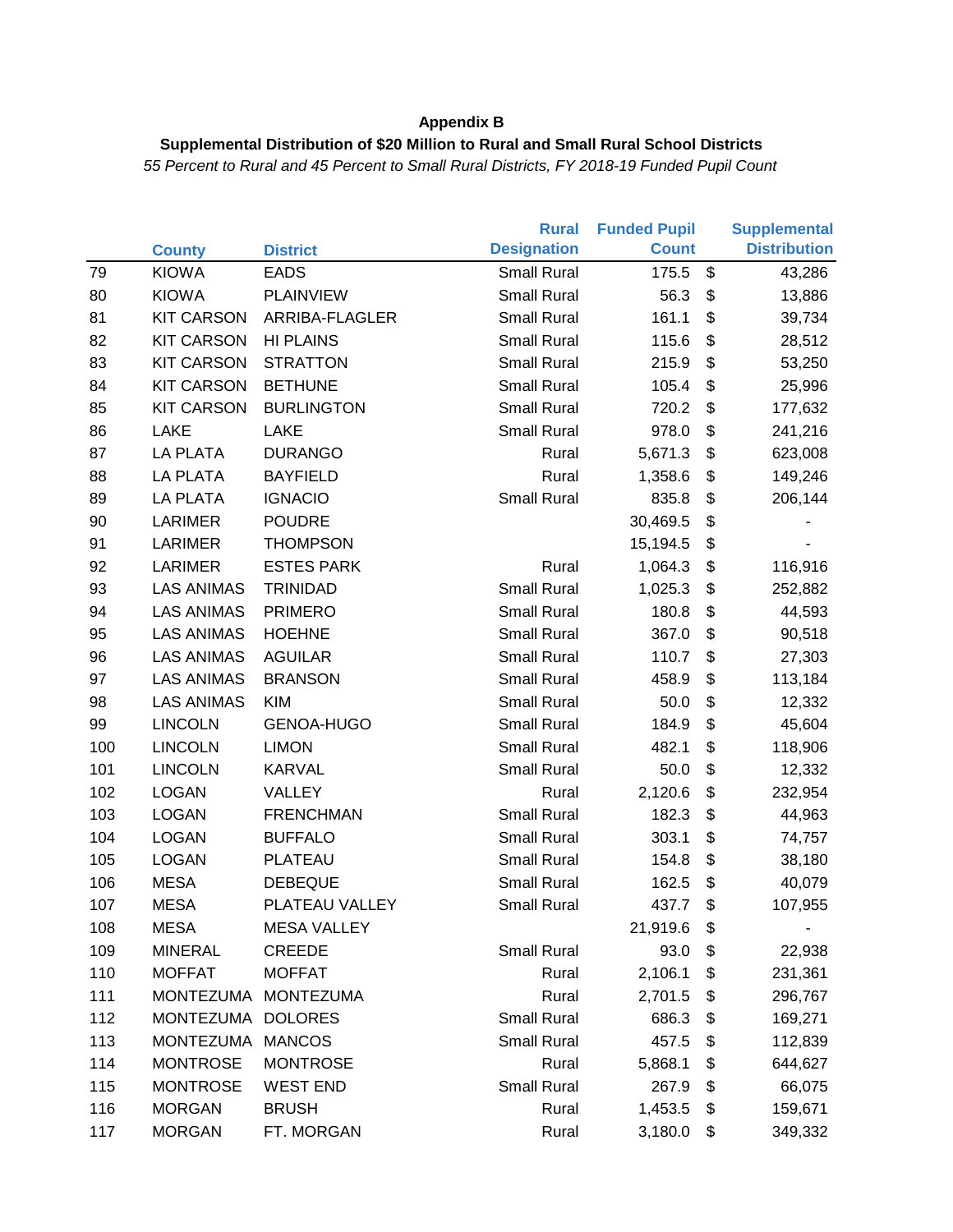### **Supplemental Distribution of \$20 Million to Rural and Small Rural School Districts**

|     |                   |                          | <b>Rural</b>       | <b>Funded Pupil</b> |                       | <b>Supplemental</b> |
|-----|-------------------|--------------------------|--------------------|---------------------|-----------------------|---------------------|
|     | <b>County</b>     | <b>District</b>          | <b>Designation</b> | <b>Count</b>        |                       | <b>Distribution</b> |
| 118 | <b>MORGAN</b>     | WELDON                   | <b>Small Rural</b> | 209.3               | \$                    | 51,622              |
| 119 | <b>MORGAN</b>     | <b>WIGGINS</b>           | <b>Small Rural</b> | 637.7               | \$                    | 157,284             |
| 120 | <b>OTERO</b>      | <b>EAST OTERO</b>        | Rural              | 1,418.7             | \$                    | 155,848             |
| 121 | <b>OTERO</b>      | <b>ROCKY FORD</b>        | <b>Small Rural</b> | 790.7               | \$                    | 195,020             |
| 122 | <b>OTERO</b>      | MANZANOLA                | <b>Small Rural</b> | 137.3               | \$                    | 33,864              |
| 123 | <b>OTERO</b>      | <b>FOWLER</b>            | <b>Small Rural</b> | 389.0               | \$                    | 95,944              |
| 124 | <b>OTERO</b>      | <b>CHERAW</b>            | <b>Small Rural</b> | 209.5               | \$                    | 51,672              |
| 125 | <b>OTERO</b>      | <b>SWINK</b>             | <b>Small Rural</b> | 353.8               | \$                    | 87,262              |
| 126 | <b>OURAY</b>      | <b>OURAY</b>             | <b>Small Rural</b> | 167.7               | \$                    | 41,362              |
| 127 | <b>OURAY</b>      | <b>RIDGWAY</b>           | <b>Small Rural</b> | 331.8               | \$                    | 81,836              |
| 128 | <b>PARK</b>       | PLATTE CANYON            | <b>Small Rural</b> | 902.7               | \$                    | 222,644             |
| 129 | <b>PARK</b>       | <b>PARK</b>              | <b>Small Rural</b> | 647.7               | \$                    | 159,750             |
| 130 | <b>PHILLIPS</b>   | <b>HOLYOKE</b>           | Small Rural        | 585.4               | \$                    | 144,384             |
| 131 | <b>PHILLIPS</b>   | <b>HAXTUN</b>            | <b>Small Rural</b> | 322.1               | \$                    | 79,443              |
| 132 | <b>PITKIN</b>     | <b>ASPEN</b>             | Rural              | 1,652.4             | \$                    | 181,521             |
| 133 | <b>PROWERS</b>    | <b>GRANADA</b>           | <b>Small Rural</b> | 195.3               | $\boldsymbol{\theta}$ | 48,169              |
| 134 | <b>PROWERS</b>    | <b>LAMAR</b>             | Rural              | 1,487.4             | \$                    | 163,395             |
| 135 | <b>PROWERS</b>    | <b>HOLLY</b>             | <b>Small Rural</b> | 286.3               | \$                    | 70,614              |
| 136 | <b>PROWERS</b>    | <b>WILEY</b>             | <b>Small Rural</b> | 233.2               | \$                    | 57,517              |
| 137 | <b>PUEBLO</b>     | PUEBLO CITY              |                    | 16,415.5            | \$                    |                     |
| 138 | <b>PUEBLO</b>     | PUEBLO RURAL             |                    | 9,578.6             | \$                    |                     |
| 139 | RIO BLANCO        | <b>MEEKER</b>            | <b>Small Rural</b> | 700.7               | \$                    | 172,822             |
| 140 | RIO BLANCO        | <b>RANGELY</b>           | <b>Small Rural</b> | 483.7               | \$                    | 119,301             |
| 141 | <b>RIO GRANDE</b> | <b>DEL NORTE</b>         | <b>Small Rural</b> | 432.8               | \$                    | 106,747             |
| 142 | <b>RIO GRANDE</b> | <b>MONTE VISTA</b>       | Rural              | 1,103.5             | \$                    | 121,223             |
| 143 | <b>RIO GRANDE</b> | SARGENT                  | <b>Small Rural</b> | 387.5               | $\boldsymbol{\theta}$ | 95,574              |
| 144 | <b>ROUTT</b>      | <b>HAYDEN</b>            | <b>Small Rural</b> | 398.2               | \$                    | 98,213              |
| 145 | <b>ROUTT</b>      | <b>STEAMBOAT SPRINGS</b> | Rural              | 2,725.8             | $\boldsymbol{\theta}$ | 299,437             |
| 146 | <b>ROUTT</b>      | <b>SOUTH ROUTT</b>       | <b>Small Rural</b> | 330.5               | \$                    | 81,515              |
| 147 | <b>SAGUACHE</b>   | <b>MOUNTAIN VALLEY</b>   | <b>Small Rural</b> | 131.2               | \$                    | 32,359              |
| 148 | <b>SAGUACHE</b>   | <b>MOFFAT</b>            | <b>Small Rural</b> | 220.0               | \$                    | 54,261              |
| 149 | <b>SAGUACHE</b>   | <b>CENTER</b>            | <b>Small Rural</b> | 652.0               | \$                    | 160,811             |
| 150 | <b>SAN JUAN</b>   | <b>SILVERTON</b>         | <b>Small Rural</b> | 66.1                | \$                    | 16,303              |
| 151 | <b>SAN MIGUEL</b> | <b>TELLURIDE</b>         | <b>Small Rural</b> | 910.4               | \$                    | 224,543             |
| 152 | <b>SAN MIGUEL</b> | <b>NORWOOD</b>           | <b>Small Rural</b> | 230.8               | \$                    | 56,925              |
| 153 | <b>SEDGWICK</b>   | <b>JULESBURG</b>         | <b>Small Rural</b> | 516.3               | \$                    | 127,341             |
| 154 | <b>SEDGWICK</b>   | PLATTE VALLEY            | <b>Small Rural</b> | 139.4               | \$                    | 34,382              |
| 155 | <b>SUMMIT</b>     | <b>SUMMIT</b>            | Rural              | 3,397.5             | \$                    | 373,225             |
| 156 | <b>TELLER</b>     | <b>CRIPPLE CREEK</b>     | Small Rural        | 357.9               | \$                    | 88,273              |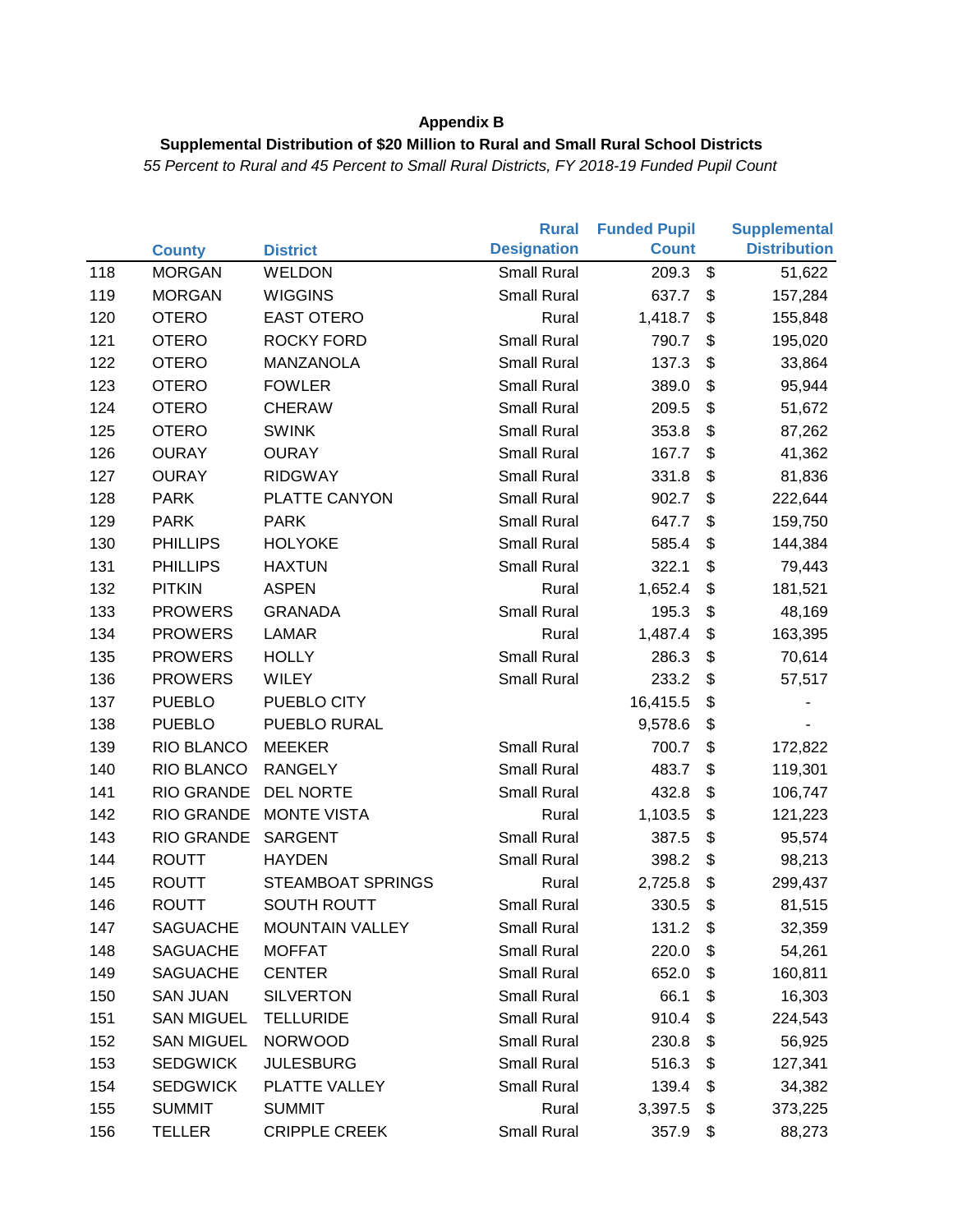#### **Supplemental Distribution of \$20 Million to Rural and Small Rural School Districts**

*55 Percent to Rural and 45 Percent to Small Rural Districts, FY 2018-19 Funded Pupil Count*

|     |                         |                             | <b>Rural</b>       | <b>Funded Pupil</b> |                       | <b>Supplemental</b> |
|-----|-------------------------|-----------------------------|--------------------|---------------------|-----------------------|---------------------|
|     | <b>County</b>           | <b>District</b>             | <b>Designation</b> | <b>Count</b>        |                       | <b>Distribution</b> |
| 157 | <b>TELLER</b>           | <b>WOODLAND PARK</b>        | Rural              | 2,301.0             | $\mathfrak{S}$        | 252,771             |
| 158 | <b>WASHINGTON AKRON</b> |                             | <b>Small Rural</b> | 362.9               | \$                    | 89,506              |
| 159 |                         | <b>WASHINGTON ARICKAREE</b> | <b>Small Rural</b> | 105.6               | \$                    | 26,045              |
| 160 | <b>WASHINGTON OTIS</b>  |                             | <b>Small Rural</b> | 226.3               | \$                    | 55,815              |
| 161 |                         | <b>WASHINGTON LONE STAR</b> | <b>Small Rural</b> | 117.6               | \$                    | 29,005              |
| 162 |                         | <b>WASHINGTON WOODLIN</b>   | <b>Small Rural</b> | 93.5                | \$                    | 23,061              |
| 163 | <b>WELD</b>             | <b>GILCREST</b>             | Rural              | 1,857.7             | \$                    | 204,074             |
| 164 | WELD                    | <b>EATON</b>                | Rural              | 1,911.4             | \$                    | 209,973             |
| 165 | WELD                    | <b>KEENESBURG</b>           | Rural              | 2,347.0             | $\boldsymbol{\theta}$ | 257,825             |
| 166 | WELD                    | <b>WINDSOR</b>              | Rural              | 6,430.0             | \$                    | 706,353             |
| 167 | <b>WELD</b>             | <b>JOHNSTOWN</b>            | Rural              | 3,789.9             | \$                    | 416,331             |
| 168 | WELD                    | <b>GREELEY</b>              |                    | 21,751.4            | \$                    |                     |
| 169 | <b>WELD</b>             | PLATTE VALLEY               | Rural              | 1,118.3             | \$                    | 122,848             |
| 170 | <b>WELD</b>             | FT. LUPTON                  | Rural              | 2,325.5             | \$                    | 255,463             |
| 171 | <b>WELD</b>             | <b>AULT-HIGHLAND</b>        | <b>Small Rural</b> | 924.4               | \$                    | 227,996             |
| 172 | <b>WELD</b>             | <b>BRIGGSDALE</b>           | <b>Small Rural</b> | 167.5               | \$                    | 41,313              |
| 173 | WELD                    | <b>PRAIRIE</b>              | <b>Small Rural</b> | 194.2               | \$                    | 47,898              |
| 174 | <b>WELD</b>             | <b>PAWNEE</b>               | <b>Small Rural</b> | 78.7                | \$                    | 19,411              |
| 175 | <b>YUMA</b>             | <b>YUMA1</b>                | <b>Small Rural</b> | 797.2               | \$                    | 196,623             |
| 176 | <b>YUMA</b>             | <b>WRAY RD-2</b>            | <b>Small Rural</b> | 677.6               | \$                    | 167,125             |
| 177 | <b>YUMA</b>             | <b>IDALIA RJ-3</b>          | <b>Small Rural</b> | 198.8               | \$                    | 49,032              |
| 178 | <b>YUMA</b>             | LIBERTY J-4                 | <b>Small Rural</b> | 63.3                | \$                    | 15,612              |
|     |                         |                             |                    |                     |                       |                     |
|     | <b>STATE</b>            | <b>TOTAL</b>                |                    | 870,084.9           | \$                    | 20,000,000          |
|     |                         |                             |                    |                     |                       |                     |

Prepared by Legislative Council Staff. **9/9/2019**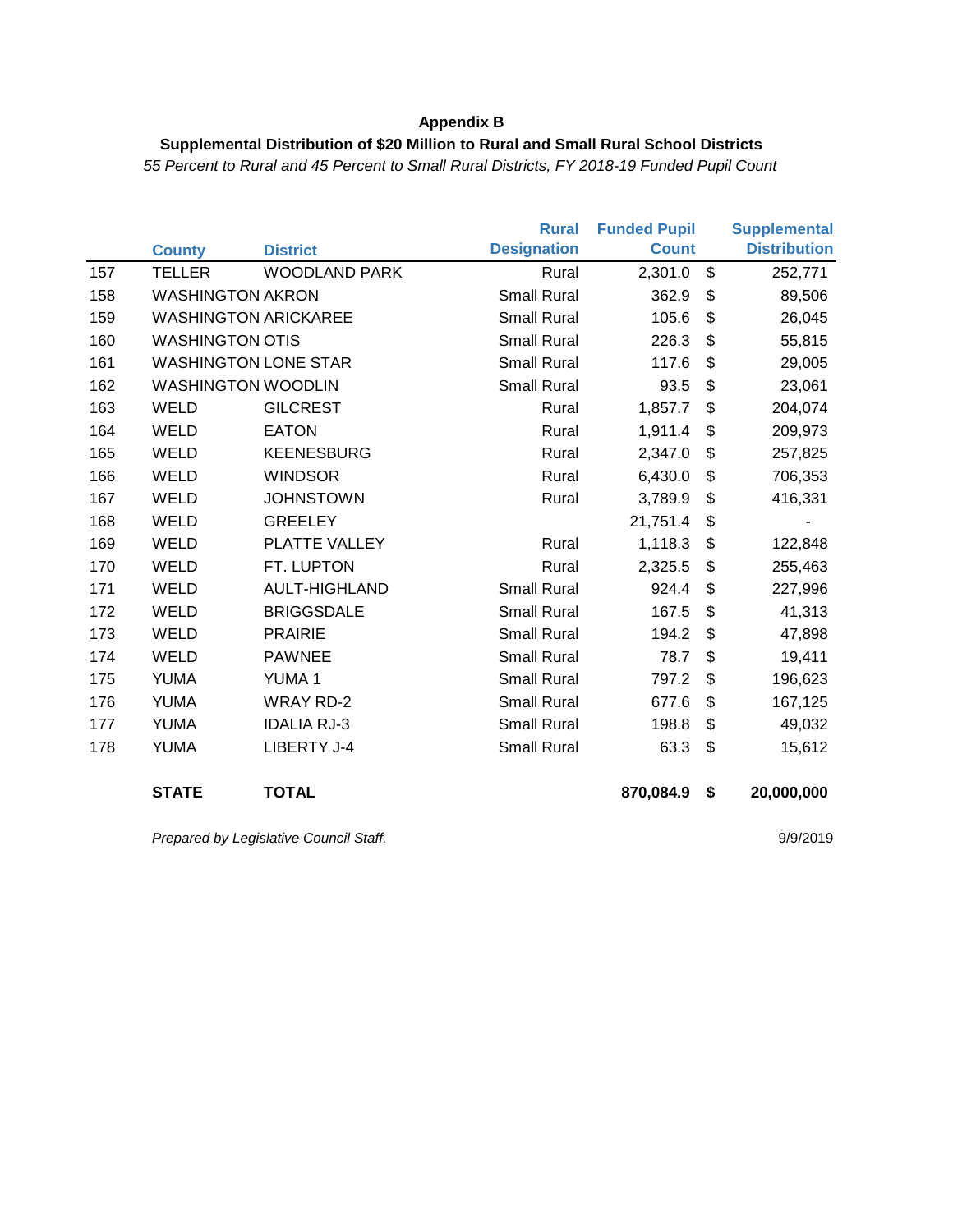### **Appendix C New Tier B Special Education Funding by District**

*Effective in FY 2019-20*

|                                | <b>FY 2018-19 Tier B</b> |                           |
|--------------------------------|--------------------------|---------------------------|
| <b>Administrative Unit</b>     | <b>Funded Pupils*</b>    | <b>New Tier B Funding</b> |
| Adams 1, Mapleton              | 193                      | \$183,587                 |
| Adams 12, Northglenn-Thornton  | 1,088                    | \$1,034,936               |
| Adams 14, Commerce City        | 176                      | \$167,416                 |
| Adams 27J, Brighton            | 415                      | \$394,760                 |
| Adams 50, Westminster          | 274                      | \$260,636                 |
| Arapahoe 1, Englewood          | 89                       | \$84,659                  |
| Arapahoe 2, Sheridan           | 31                       | \$29,488                  |
| Arapahoe 5, Cherry Creek       | 1,733                    | \$1,648,478               |
| Arapahoe 6, Littleton          | 431                      | \$409,979                 |
| Adams-Arapahoe 28J, Aurora     | 1,065                    | \$1,013,058               |
| Boulder RE1J, St. Vrain Valley | 1,006                    | \$956,935                 |
| Boulder RE2, Boulder Valley    | 877                      | \$834,227                 |
| Delta 50(J), Delta             | 122                      | \$116,050                 |
| Denver 1, Denver               | 2,079                    | \$1,977,603               |
| Douglas Re 1, Castle Rock      | 1,681                    | \$1,599,014               |
| Eagle Re 50, Eagle             | 123                      | \$117,001                 |
| Elizabeth, Elbert C-1          | 63                       | \$59,927                  |
| El Paso 2, Harrison            | 408                      | \$388,101                 |
| El Paso 3, Widefield           | 208                      | \$197,855                 |
| El Paso 8, Fountain            | 377                      | \$358,613                 |
| El Paso 11, Colorado Springs   | 597                      | \$567,883                 |
| El Paso 12, Cheyenne Mountain  | 113                      | \$107,489                 |
| El Paso 20, Academy            | 589                      | \$560,273                 |
| El Paso 38, Lewis-Palmer       | 119                      | \$113,196                 |
| El Paso 49, Falcon             | 575                      | \$546,956                 |
| Fort Lupton/Keenesburg         | 120                      | \$114,147                 |
| Fremont RE-1, Canon City       | 118                      | \$112,245                 |
| Gunnison                       | 35                       | \$33,293                  |
| Jefferson R-1, Lakewood        | 2,203                    | \$2,095,555               |
| Durango                        | 116                      | \$110,342                 |
| Larimer R-1, Poudre            | 678                      | \$644,933                 |
| Larimer R-2J, Thompson         | 393                      | \$373,833                 |
| Larimer R-3, Park              | 20                       | \$19,025                  |
| Logan RE-1, Valley             | 84                       | \$79,903                  |
| Mesa                           | 653                      | \$621,152                 |
| Moffat Re 1, Craig             | 53                       | \$50,415                  |
| Montrose RE-1J, Montrose       | 143                      | \$136,026                 |
| Morgan RE-3, Fort Morgan       | 61                       | \$58,025                  |
| Aspen 1                        | 31                       | \$29,488                  |
| Pueblo 60, Urban               | 637                      | \$605,932                 |
| Pueblo 70, Rural               | 290                      | \$275,856                 |
| Summit Re-1                    | 52                       | \$49,464                  |
| Weld RE-4, Windsor             | 119                      | \$113,196                 |
| Weld Re-5J, Johnstown          | 87                       | \$82,757                  |